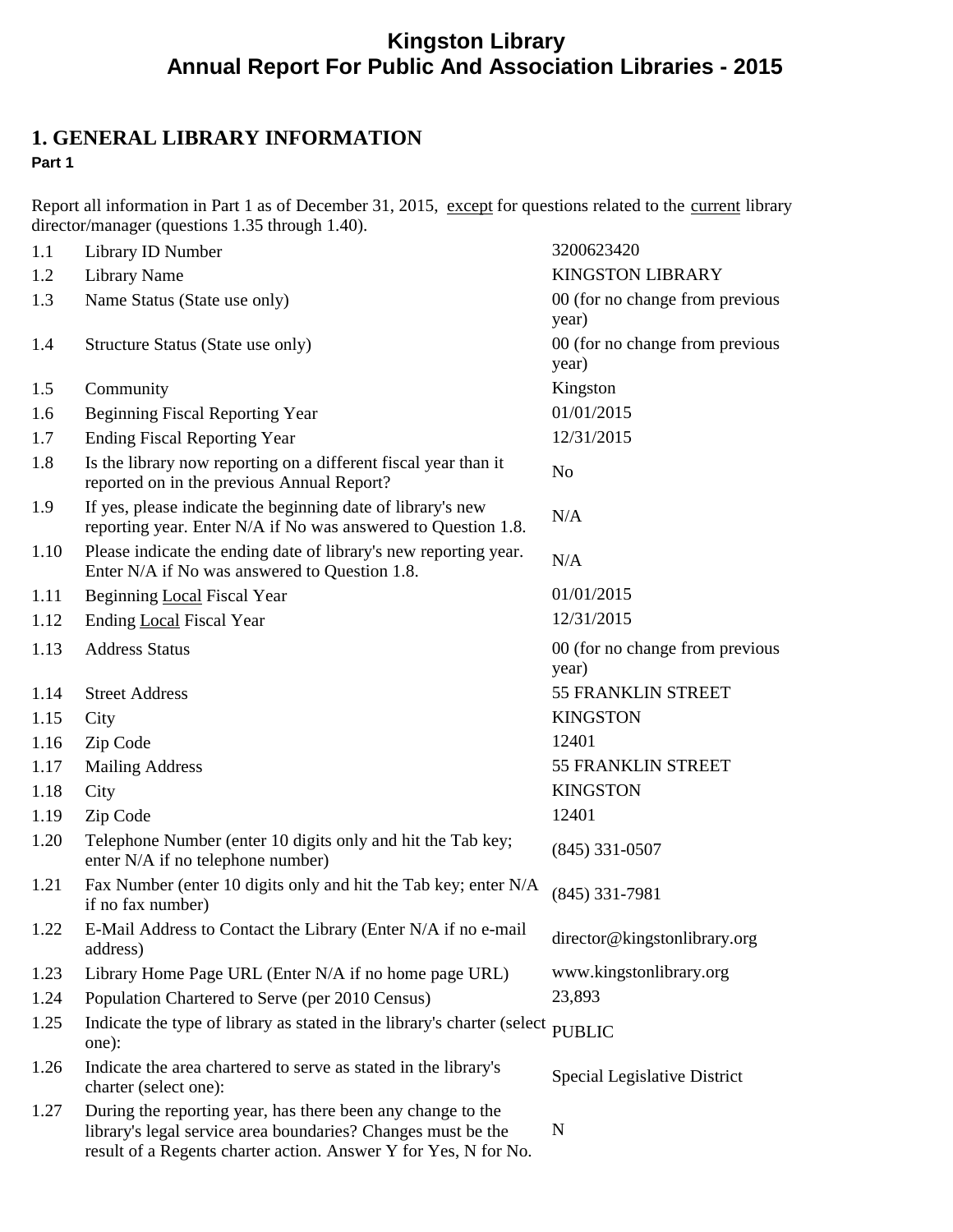| 1.28   | Indicate the type of charter the library currently holds (select<br>one):                                                                                                                                                                                                                             | Absolute                          |  |  |
|--------|-------------------------------------------------------------------------------------------------------------------------------------------------------------------------------------------------------------------------------------------------------------------------------------------------------|-----------------------------------|--|--|
| 1.29   | Date the library was granted its absolute charter or the date of the<br>provisional charter if the library does not have an absolute<br>charter                                                                                                                                                       | 11/03/2005                        |  |  |
| 1.30   | Date the library was last registered                                                                                                                                                                                                                                                                  | 10/17/1907                        |  |  |
| 1.31   | Federal Employer Identification Number                                                                                                                                                                                                                                                                | 141374488                         |  |  |
| 1.32   | County                                                                                                                                                                                                                                                                                                | <b>ULSTER</b>                     |  |  |
| 1.33   | <b>School District</b>                                                                                                                                                                                                                                                                                | Kingston City School Consolidated |  |  |
| 1.34   | Town/City                                                                                                                                                                                                                                                                                             | Kingston                          |  |  |
| 1.35   | <b>Library System</b>                                                                                                                                                                                                                                                                                 | Mid-Hudson Library System         |  |  |
|        | NOTE: For questions 1.36 through 1.41, report all information for the current library director/manager.                                                                                                                                                                                               |                                   |  |  |
| 1.36   | Title of Library Director/ Manager (select one):                                                                                                                                                                                                                                                      | Ms.                               |  |  |
| 1.37   | First Name of Library Director/Manager                                                                                                                                                                                                                                                                | Margaret                          |  |  |
| 1.38   | Last Name of Library Director/Manager                                                                                                                                                                                                                                                                 | Menard                            |  |  |
| 1.39   | NYS Public Librarian Certification Number                                                                                                                                                                                                                                                             | 21660                             |  |  |
| 1.40   | E-mail Address of the Director/Manager                                                                                                                                                                                                                                                                | director@kingstonlibrary.org      |  |  |
| 1.41   | Fax Number of the Director/Manager                                                                                                                                                                                                                                                                    | $(845)$ 331-7981                  |  |  |
| 1.42   | Does the library charge fees for library cards to people residing<br>outside the system's service area?                                                                                                                                                                                               | Y                                 |  |  |
| Part 2 |                                                                                                                                                                                                                                                                                                       |                                   |  |  |
| 1.43   | Was all or part of the library's funding subject to a public vote(s)<br>held during Calendar Year 2015? (Please respond even if the<br>vote was unsuccessful). Enter Y for Yes, N for No. If Yes,<br>complete one record for the public vote from each funding<br>source. If no, go to question 1.44. | N                                 |  |  |
| 1.     | Name of municipality or district holding the public vote                                                                                                                                                                                                                                              | N/A                               |  |  |
| 2.     | Indicate the type of municipality or district holding the public<br>vote                                                                                                                                                                                                                              | N/A                               |  |  |
| 3.     | Date the vote was held (mm/dd/2015)                                                                                                                                                                                                                                                                   | 06/02/2015                        |  |  |
| 4.     | Was the vote successful? Y/N                                                                                                                                                                                                                                                                          | N/A                               |  |  |
| 5.     | What type of public vote was it?                                                                                                                                                                                                                                                                      | N/A                               |  |  |
| ба.    | Most recent prior year approved appropriation from a public<br>vote:                                                                                                                                                                                                                                  | \$760,399                         |  |  |
| 6b.    | Proposed increase in appropriation as a result of the vote held on<br>the date reported in question number 3:                                                                                                                                                                                         | \$15,207                          |  |  |
| 6с.    | Total proposed appropriation (sum of 6a and 6b):                                                                                                                                                                                                                                                      | \$775,606                         |  |  |

#### **This question should only be answered if "No" was answered in Q1.43 OR the library has votes from different municipalities/districts that were held in different years, both current and prior.**

| 1.44 | Did the library receive funding from an appropriation which was<br>approved by public vote in a prior year? (Prior to Calendar Year 2015) Enter Y for Yes, N for No. If Yes, complete one record for<br>the vote from each funding source. If No, go to question 1.45. |                                                                    |
|------|------------------------------------------------------------------------------------------------------------------------------------------------------------------------------------------------------------------------------------------------------------------------|--------------------------------------------------------------------|
| 1.   | Name of municipality or district holding the public vote                                                                                                                                                                                                               | Kingston Library District                                          |
| 2.   | Indicate the type of municipality or district holding the public<br>vote                                                                                                                                                                                               | Special Legislative District                                       |
| 3.   | Date the last successful vote was held $\frac{\text{mm}}{\text{dd}}\text{yyyy}$                                                                                                                                                                                        | 06/02/2014                                                         |
| 4.   | What type of public vote was it?                                                                                                                                                                                                                                       | budget vote (special legislative)<br>district public library only) |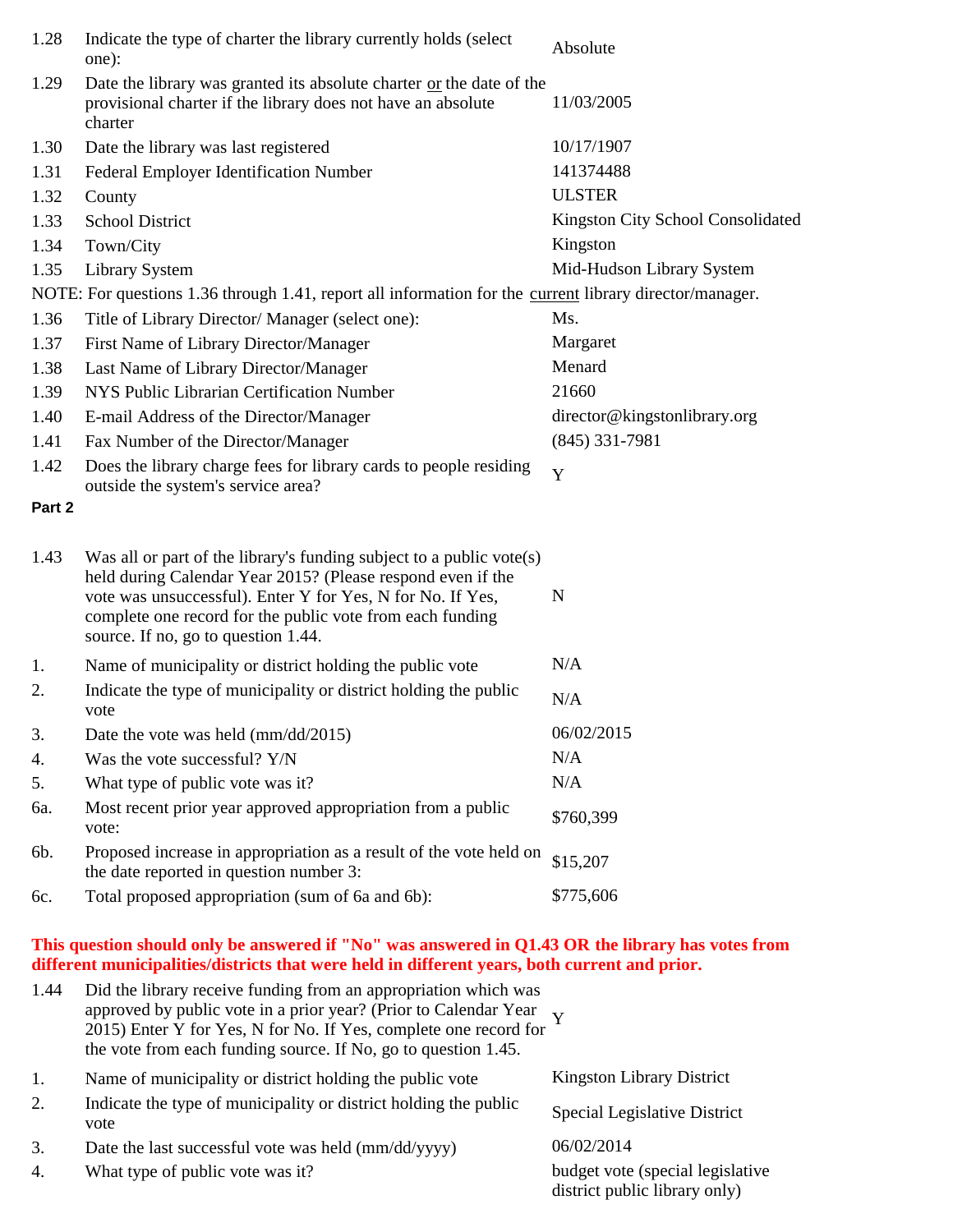| What was the total dollar amount of the appropriation from tax | \$760,399 |  |
|----------------------------------------------------------------|-----------|--|
| dollars resulting from the last successful vote?               |           |  |

#### **Part 3**

1.45 Does the reporting library have a contractual agreement with a municipality or district to provide library services to residents of an area not served by a chartered library? Enter Y for Yes, N for N No. If yes, please complete one record for *each* contract. If no, go to question 1.46.

| 1. | Name of contracting municipality or district                                     | N/A |
|----|----------------------------------------------------------------------------------|-----|
| 2. | Is this a written contractual agreement?                                         | N/A |
| 3. | Population of the geographic area served by this contract                        | N/A |
| 4. | Dollar amount of contract                                                        | N/A |
| 5. | Enter the appropriate code for range of services provided (select $N/A$<br>one): |     |

| 1.46 | For the reporting year, has the library experienced any unusual      |   |
|------|----------------------------------------------------------------------|---|
|      | circumstance(s) that affected the statistics reported (e.g., natural |   |
|      | disaster, fire, closed for renovations, massive weeding of           | N |
|      | collection, etc.)? If yes, please annotate explaining the            |   |
|      | circumstance(s) and the impact on the library using the State        |   |
|      | note; if no, please go to Part 2, Library Collection.                |   |

### **2. LIBRARY COLLECTION**

Report holdings, additions, and subscriptions as of the end of the fiscal year reported in Part 1. Please click here to read general instructions before completing this section.

This section of the survey (2.1-2.22) collects data on selected types of materials.

It does not cover all materials (i.e., microform, scores, maps, and pictures) for which expenditures are reported under Print Materials Expenditures, Electronic Materials Expenditures, and Other Materials Expenditures (questions 12.6, 12.7 and 12.8). Under this category report only items that have been purchased, leased or licensed by the library, a consortium, the state library, a donor or other person or entity. Included items must only be accessible with a valid library card or at a physical library location; inclusion in the catalog is not required. Do not include items freely available without monetary exchange. Do not include items that are permanently retained by the patron; count only items that have a set circulation period where it is available for their use. Count electronic materials at the administrative entity level; do not duplicate numbers at each branch.

### **PRINT MATERIALS**

### **Cataloged Books**

| 2.1  | <b>Adult Fiction Books</b>                            | 11,126 |
|------|-------------------------------------------------------|--------|
| 2.2  | <b>Adult Non-fiction Books</b>                        | 18,167 |
| 2.3  | Total Adult Books (Total questions 2.1 & 2.2)         | 29,293 |
| 2.4  | <b>Children's Fiction Books</b>                       | 14,636 |
| 2.5  | <b>Children's Non-fiction Books</b>                   | 9,690  |
| 2.6  | Total Children's Books (Total questions 2.4 & 2.5)    | 24,326 |
| 2.7  | Total Cataloged Books (Total questions $2.3 \& 2.6$ ) | 53,619 |
|      | <b>Other Print Materials</b>                          |        |
| 2.8  | <b>Total Uncataloged Books</b>                        | 0      |
| 2.9  | <b>Total Print Serials</b>                            | 70     |
| 2.10 | <b>All Other Print Materials</b>                      | 127    |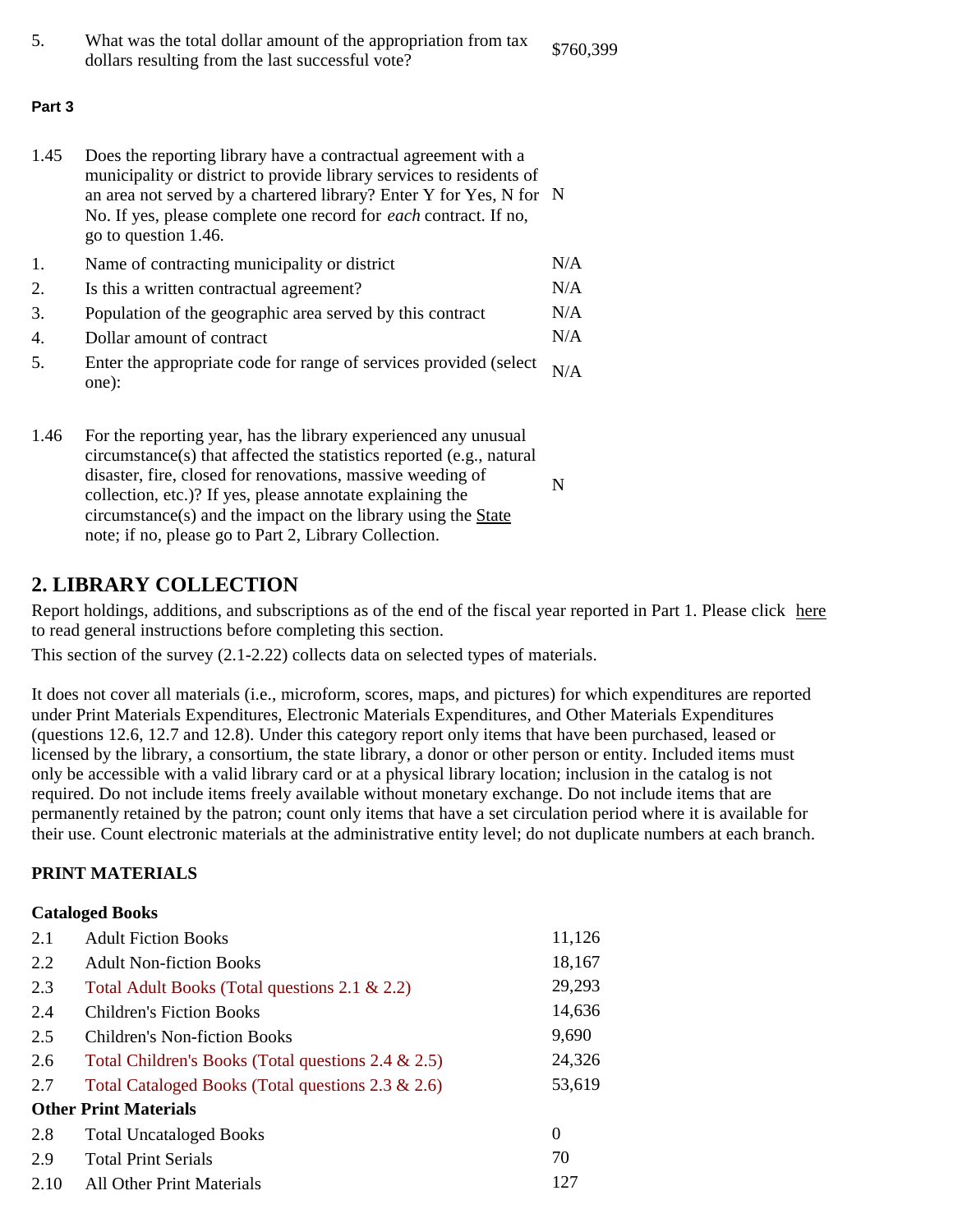| Total Other Print Materials (Total questions 2.8 through 2.10)                                                                                                                                                                                     | 197                                                                                                                                                                                                     |
|----------------------------------------------------------------------------------------------------------------------------------------------------------------------------------------------------------------------------------------------------|---------------------------------------------------------------------------------------------------------------------------------------------------------------------------------------------------------|
| Total Print Materials (Total questions 2.7 and 2.11)                                                                                                                                                                                               | 53,816                                                                                                                                                                                                  |
|                                                                                                                                                                                                                                                    |                                                                                                                                                                                                         |
|                                                                                                                                                                                                                                                    |                                                                                                                                                                                                         |
| <b>Electronic Books</b>                                                                                                                                                                                                                            | 12,568                                                                                                                                                                                                  |
| <b>Local Electronic Collections</b>                                                                                                                                                                                                                | 13                                                                                                                                                                                                      |
| <b>NOVEL</b> NY Electronic Collections                                                                                                                                                                                                             | 10                                                                                                                                                                                                      |
| Total Electronic Collections (Total questions 2.14 and 2.15)                                                                                                                                                                                       | 23                                                                                                                                                                                                      |
| Audio - Downloadable Units                                                                                                                                                                                                                         | 2,666                                                                                                                                                                                                   |
| Video - Downloadable Units                                                                                                                                                                                                                         | $\boldsymbol{0}$                                                                                                                                                                                        |
| Other Electronic Materials (Include items that are not included in<br>the above categories, such as e-serials; electronic files;<br>collections of digital photographs; and electronic government<br>documents, reference tools, scores and maps.) | 97                                                                                                                                                                                                      |
| Total Electronic Materials (Total questions 2.13, 2.16, 2.17, 2.18)<br>and 2.19)                                                                                                                                                                   | 15,354                                                                                                                                                                                                  |
|                                                                                                                                                                                                                                                    |                                                                                                                                                                                                         |
| Audio - Physical Units                                                                                                                                                                                                                             | 2,255                                                                                                                                                                                                   |
| Video - Physical Units                                                                                                                                                                                                                             | 5,785                                                                                                                                                                                                   |
| Other Non-Electronic Materials (includes films, slides, etc.)                                                                                                                                                                                      | 352                                                                                                                                                                                                     |
| Total Other Materials Holdings (Total questions 2.21 through<br>2.23)                                                                                                                                                                              | 8,392                                                                                                                                                                                                   |
| <b>GRAND TOTAL HOLDINGS</b> (Total questions 2.12, 2.20 and<br>2.24)                                                                                                                                                                               | 77,562                                                                                                                                                                                                  |
|                                                                                                                                                                                                                                                    |                                                                                                                                                                                                         |
| <b>Current Print Serial Subscriptions</b>                                                                                                                                                                                                          | 65                                                                                                                                                                                                      |
|                                                                                                                                                                                                                                                    |                                                                                                                                                                                                         |
| <b>Cataloged Books</b>                                                                                                                                                                                                                             | 4,139                                                                                                                                                                                                   |
| <b>All Other Print Materials</b>                                                                                                                                                                                                                   | 720                                                                                                                                                                                                     |
| <b>Electronic Materials</b>                                                                                                                                                                                                                        | 4,723                                                                                                                                                                                                   |
| All Other Materials                                                                                                                                                                                                                                | 2,093                                                                                                                                                                                                   |
| Total Additions (Total questions 2.27 through 2.30)                                                                                                                                                                                                | 11,675                                                                                                                                                                                                  |
|                                                                                                                                                                                                                                                    | <b>ALL OTHER MATERIALS</b><br><b>Electronic Materials</b><br><b>Non-Electronic Materials</b><br><b>CURRENT SERIAL SUBSCRIPTIONS</b><br>ADDITIONS TO HOLDINGS - Do not subtract withdrawals or discards. |

# **3. LIBRARY PROGRAMS, POLICIES, AND SERVICES**

Report all information on questions 3.1 through 3.26 as of the end of the fiscal year reported in Part 1; report information on questions 3.27 through 3.78 for the 2015 calendar year. Please click here to read general instructions before completing this section.

Please report information on LIBRARY USE as of the end of the fiscal year reported in Part 1.

### **LIBRARY USE**

| 3.1 | Library visits (total annual attendance)                      | 247,813 |
|-----|---------------------------------------------------------------|---------|
| 3.2 | Registered resident borrowers                                 | 10.760  |
|     | 3.3 Registered non-resident borrowers                         | 12      |
|     | Please report information on WRITTEN POLICIES as of 12/31/15. |         |

### **WRITTEN POLICIES (Answer Y for Yes, N for No)**

| 3.4 | Does the library have an open meeting policy?                                                     |  |
|-----|---------------------------------------------------------------------------------------------------|--|
| 3.5 | Does the library have a policy protecting the confidentiality of $\mathbf{v}$<br>library records? |  |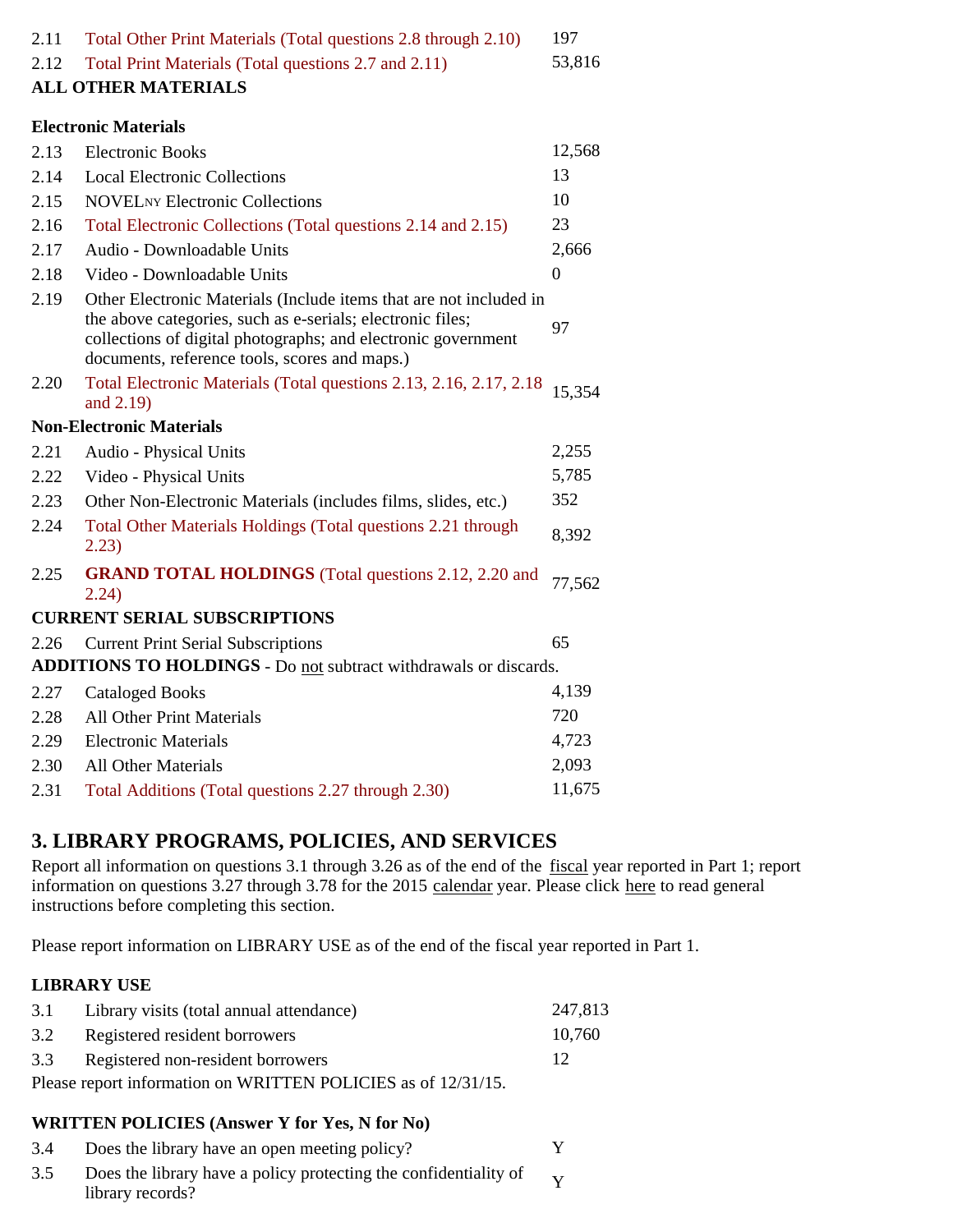| 3.6  | Does the library have an Internet use policy?                                                                                                        | Y              |
|------|------------------------------------------------------------------------------------------------------------------------------------------------------|----------------|
| 3.7  | Does the library have a disaster plan?                                                                                                               | N              |
| 3.8  | Does the library have a board-approved conflict of interest<br>policy?                                                                               | Y              |
| 3.9  | Does the library have a board-approved whistle blower policy?                                                                                        | Y              |
|      | Please report information on ACCESSIBILITY as of 12/31/15.                                                                                           |                |
|      | <b>ACCESSIBILITY (Answer Y for Yes, N for No)/b&gt;</b>                                                                                              |                |
| 3.10 | Does the library provide service to persons who cannot visit the<br>library (homebound persons, persons in nursing homes, persons<br>in jail, etc.)? | Y              |
| 3.11 | Does the library have assistive devices for persons who are deaf<br>and hearing impaired (TTY/TDD)?                                                  | Y              |
| 3.12 | Does the library have large print books?                                                                                                             | Y              |
| 3.13 | Does the library have assistive technology for the blind and<br>visually impaired?                                                                   | N              |
|      | 3.14 - If so, what do you have?                                                                                                                      |                |
|      | screen reader, such as JAWS or Windoweyes                                                                                                            | N <sub>o</sub> |
|      | refreshable Braille keyboard                                                                                                                         | N <sub>o</sub> |
|      | screen magnification software, such as Zoomtext                                                                                                      | N <sub>o</sub> |
|      | electronic scanning and reading software, such as OpenBook                                                                                           | No             |

Please report information on LIBRARY SPONSORED PROGRAMS as of the end of the fiscal year reported in Part 1.

### **LIBRARY SPONSORED PROGRAMS**

Please report information on SUMMER READING PROGRAMS for the 2015 calendar year.

#### **SUMMER READING PROGRAM**

3.27 - Indicate which of the following apply to the summer reading program(s) offered by the library during the summer of 2015 (check all that apply):

| a.             | Program(s) for children                                                                                  | Yes |
|----------------|----------------------------------------------------------------------------------------------------------|-----|
| b.             | Program(s) for young adults                                                                              | Yes |
| $\mathbf{c}$ . | Program(s) for Adults                                                                                    | No  |
| d.             | Summer Reading at New York Libraries name and/or logo used                                               | Yes |
| e.             | Collaborative Summer Library Program (CSLP Manual,<br>provided through the New York State Library, used) | Yes |
| f.             | N/A                                                                                                      | No  |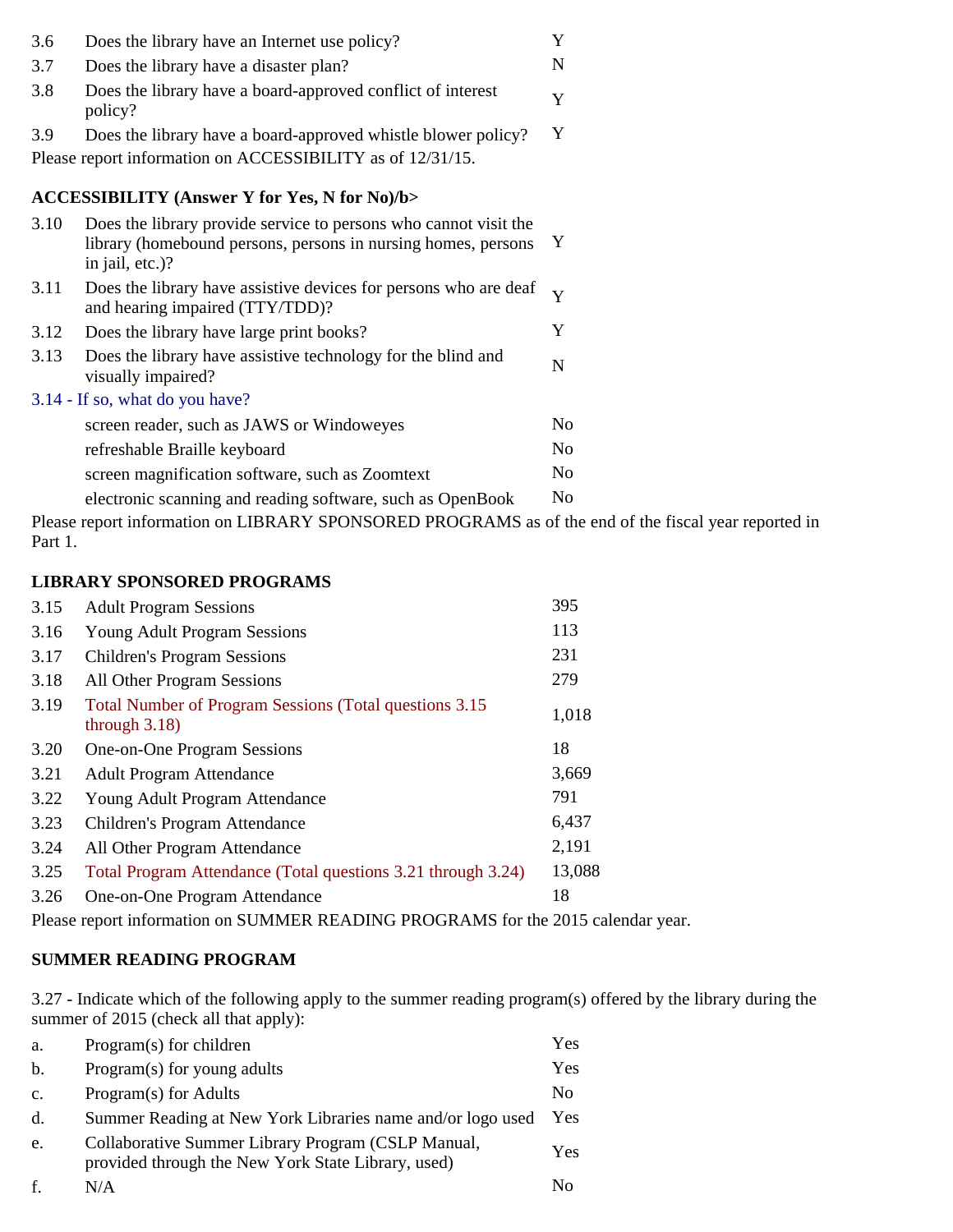| 3.28 | Library outlets offering a summer reading program                                                 | 1                |
|------|---------------------------------------------------------------------------------------------------|------------------|
| 3.29 | Children registered for the library's summer reading program                                      | 397              |
| 3.30 | Young adults registered for the library's summer reading program 38                               |                  |
| 3.31 | Adults registered for the library's summer reading program                                        | $\Omega$         |
| 3.32 | Total number registered for the library's summer reading<br>program (total $3.29 + 3.30 + 3.31$ ) | 435              |
| 3.33 | Children's program sessions - Summer 2015                                                         | 65               |
| 3.34 | Young adult program sessions - Summer 2015                                                        | 41               |
| 3.35 | Adult program sessions - Summer 2015                                                              | $\boldsymbol{0}$ |
| 3.36 | Total program sessions - Summer 2015 (total 3.33 + 3.34 + 3.35) 106                               |                  |
| 3.37 | Children's program attendance - Summer 2015                                                       | 1,731            |
| 3.38 | Young adult program attendance - Summer 2015                                                      | 261              |
| 3.39 | Adult program attendance - Summer 2015                                                            | $\boldsymbol{0}$ |
| 3.40 | Total program attendance - Summer 2015 (total $3.37 + 3.38 +$<br>3.39)                            | 1,992            |
|      | <b>COLLABORATORS</b>                                                                              |                  |
| 3.41 | Public school district(s) and/or BOCES                                                            | 1                |
| 3.42 | Non-public school $(s)$                                                                           |                  |
| 3.43 | Childcare center $(s)$                                                                            | 3                |
| 3.44 | Summer camp $(s)$                                                                                 | $\overline{0}$   |
| 3.45 | Municipality/Municipalities                                                                       |                  |
| 3.46 | Literacy provider(s)                                                                              |                  |
| 3.47 | Other (describe using the State note)                                                             | $\mathbf{0}$     |
| 3.48 | Total Collaborators (total 3.41 through 3.47)                                                     | 7                |

Please report information on EARLY LITERACY PROGRAMS for the 2015 calendar year.

# **EARLY LITERACY PROGRAMS**

| 3.49           | Did the library offer early literacy programs? (Enter Y for Yes,<br>$N$ for $No)$ | Y              |
|----------------|-----------------------------------------------------------------------------------|----------------|
|                | 3.50 - Indicate types of programs offered (check all that apply)                  |                |
| a.             | Focus on birth - school entry                                                     | Yes            |
| b.             | Focus on parents & caregivers                                                     | Yes            |
| $C_{\bullet}$  | Combined audience                                                                 | Yes            |
| d.             | N/A                                                                               | N <sub>o</sub> |
|                | 3.51 - Number of sessions                                                         |                |
| a.             | Focus on birth - school entry                                                     | 103            |
| b.             | Focus on parents & caregivers                                                     | $\overline{2}$ |
| $C_{\bullet}$  | Combined audience                                                                 | 9              |
| d.             | N/A                                                                               | $\mathbf{0}$   |
| 3.52           | <b>Total Sessions</b>                                                             | 114            |
|                | 3.53 - Attendance at sessions                                                     |                |
| a.             | Focus on birth - school entry                                                     | 1,787          |
| b.             | Focus on parents & caregivers                                                     | 13             |
| $\mathbf{c}$ . | Combined audience                                                                 | 47             |
| d.             | N/A                                                                               | $\mathbf{0}$   |
| 3.54           | <b>Total Attendance</b>                                                           | 1,847          |
|                | 3.55 - Collaborators (check all that apply):                                      |                |
| a.             | Childcare center(s)                                                               | Yes            |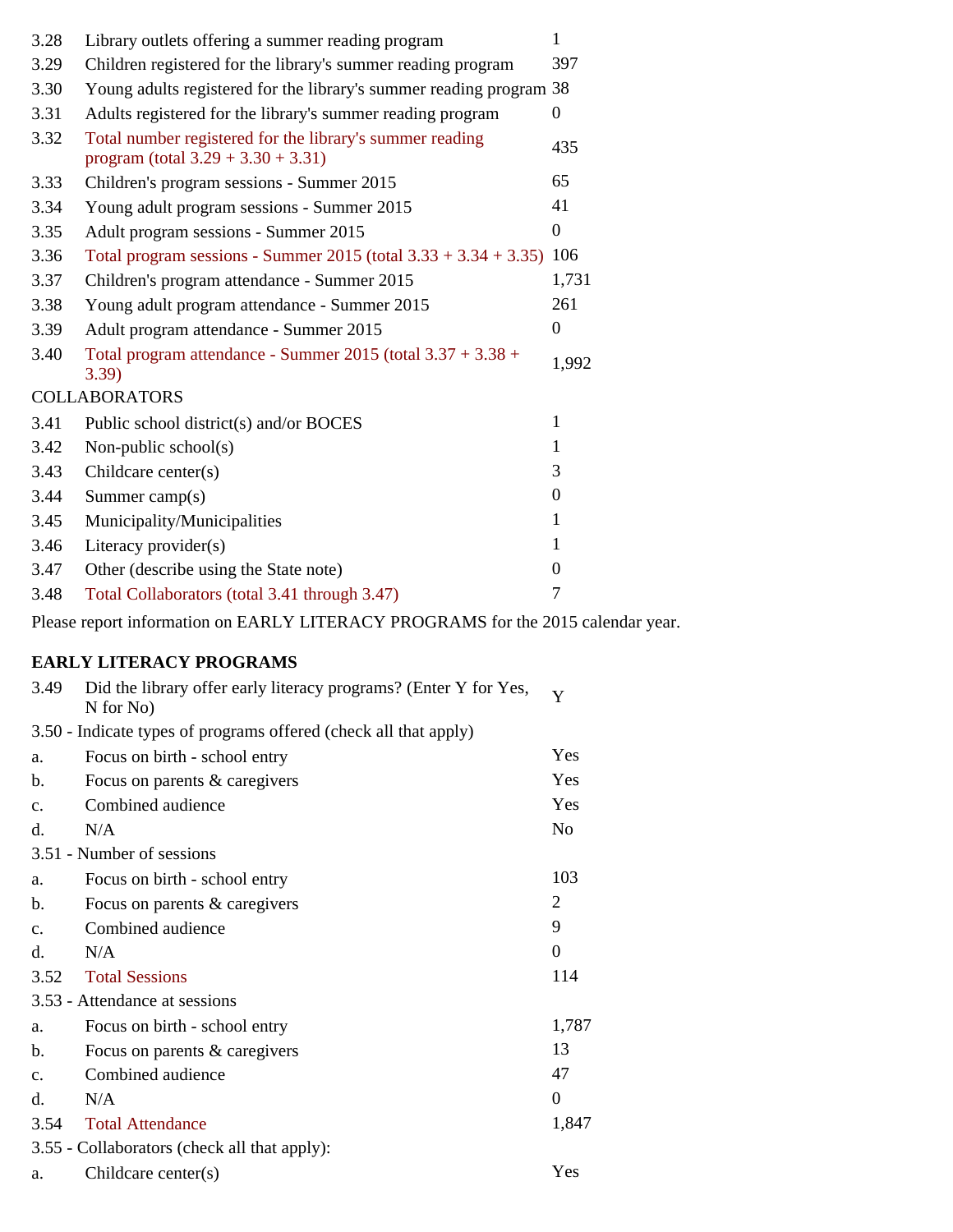| b.             | Public School District(s) and/or BOCES                                  | Yes |
|----------------|-------------------------------------------------------------------------|-----|
| $\mathbf{c}$ . | Non-Public School(s)                                                    | Yes |
| d.             | Health care providers/agencies                                          | No  |
| e.             | Other (describe using the State note)                                   | No  |
|                | Please report information on ADULT LITERACY for the 2015 calendar year. |     |
|                | <b>ADULT LITERACY</b>                                                   |     |
| 3.56           | Did the library offer adult literacy programs?                          | Yes |
| 3.57           | Total group program sessions                                            | 6   |
| 3.58           | Total one-on-one program sessions                                       | 212 |
| 3.59           | Total group program attendance                                          | 108 |
| 3.60           | Total one-on-one program attendance                                     | 561 |
|                | 3.61 - Collaborators (check all that apply)                             |     |
| a.             | Literacy NY (Literacy Volunteers of America)                            | Yes |
| b.             | Public School District(s) and/or BOCES                                  | Yes |

c. Non-Public Schools Yes d. Other (see instructions and describe using State Note) Yes

Please report information on PROGRAMS FOR ENGLISH SPEAKERS OF OTHER LANGUAGES (ESOL) for the 2015 calendar year.

### **PROGRAMS FOR ENGLISH SPEAKERS OF OTHER LANGUAGES (ESOL)**

| 3.62                                                                      | Did the library offer programs for English Speakers of Other<br>Languages (ESOL)? (Enter Y for Yes, N for No) | Y              |
|---------------------------------------------------------------------------|---------------------------------------------------------------------------------------------------------------|----------------|
| 3.63                                                                      | Children's program sessions                                                                                   | 12             |
| 3.64                                                                      | Young adult program sessions                                                                                  | 0              |
| 3.65                                                                      | Adult program sessions                                                                                        | 3              |
| 3.66                                                                      | One-on-one program sessions                                                                                   | 0              |
| 3.67                                                                      | Total program sessions (total $3.63 + 3.64 + 3.65$ )                                                          | 15             |
| 3.68                                                                      | Children's program attendance                                                                                 | 37             |
| 3.69                                                                      | Young adult program attendance                                                                                | 0              |
| 3.70                                                                      | Adult program attendance                                                                                      | 82             |
| 3.71                                                                      | One-on-one program attendance                                                                                 | 0              |
| 3.72                                                                      | Total program attendance (total $3.68 + 3.69 + 3.70$ )                                                        | 119            |
|                                                                           | 3.73 - Collaborators (check all that apply):                                                                  |                |
| a.                                                                        | Literacy NY (Literacy Volunteers of America)                                                                  | Yes            |
| b.                                                                        | Public School District(s) and/or BOCES                                                                        | Yes            |
| $\mathbf{c}$ .                                                            | Non-Public School(s)                                                                                          | Yes            |
| $d$ .                                                                     | Other (describe using the State note)                                                                         | N <sub>0</sub> |
| Please report information on DIGITAL LITERACY for the 2015 calendar year. |                                                                                                               |                |

### **DIGITAL LITERACY**

| 3.74 Did the library offer digital literacy programs? |    |
|-------------------------------------------------------|----|
| 3.75 Total group program sessions                     |    |
| 3.76 Total one-on-one program sessions                | 12 |
| 3.77 Total group program attendance                   |    |
| 3.78 Total one-on-one program attendance              |    |

## **4. LIBRARY TRANSACTIONS**

Report all transactions as of the end of the fiscal year reported in Part 1. (Please note: Internal Library usage is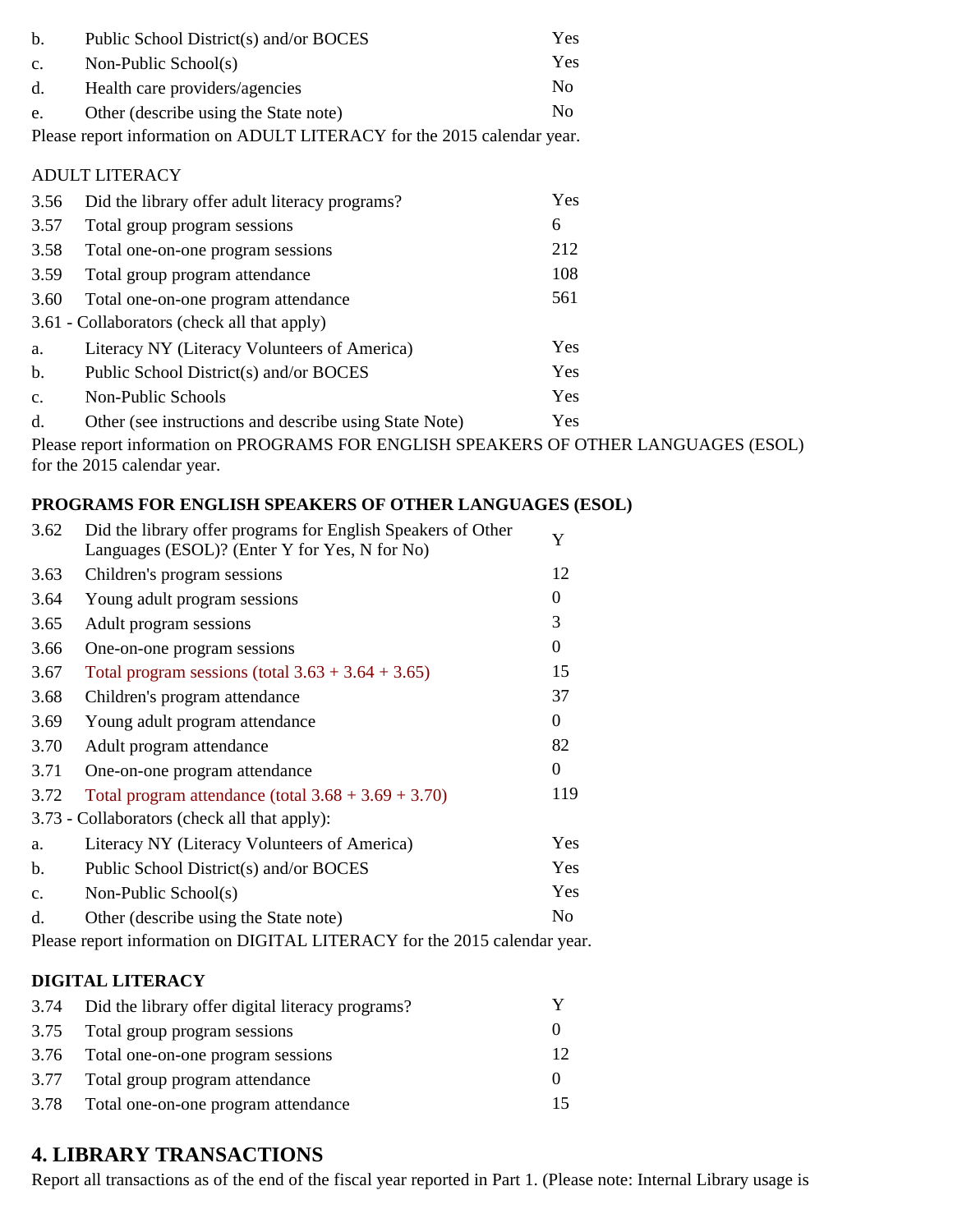not considered part of circulation)

### **CATALOGED BOOK CIRCULATION**

| 4.1                                                      | <b>Adult Fiction Books</b>                                                       | 14,842  |
|----------------------------------------------------------|----------------------------------------------------------------------------------|---------|
| 4.2                                                      | <b>Adult Non-fiction Books</b>                                                   | 10,797  |
| 4.3                                                      | Total Adult Books (Total questions 4.1 & 4.2)                                    | 25,639  |
| 4.4                                                      | <b>Children's Fiction Books</b>                                                  | 23,031  |
| 4.5                                                      | <b>Children's Non-fiction Books</b>                                              | 9,362   |
| 4.6                                                      | Total Children's Books (Total questions 4.4 & 4.5)                               | 32,393  |
| 4.7                                                      | Total Cataloged Book Circulation (Total question 4.3 & 4.6)                      | 58,032  |
|                                                          | <b>CIRCULATION OF OTHER MATERIALS</b>                                            |         |
| 4.8                                                      | <b>Circulation of Adult Other Materials</b>                                      | 38,174  |
| 4.9                                                      | Circulation of Children's Other Materials                                        | 16,354  |
| 4.10                                                     | <b>Circulation of Electronic Materials</b>                                       | 4,889   |
| 4.11                                                     | Total Circulation of Other Materials (Total questions 4.8, 4.9 &<br>4.10)        | 59,417  |
| 4.12                                                     | Grand Total Circulation Transactions (Total questions 4.7 &<br>4.11)             | 117,449 |
| 4.13                                                     | Grand Total Circulation of Children's Materials (Total questions<br>$4.6 \& 4.9$ | 48,747  |
|                                                          | <b>REFERENCE TRANSACTIONS</b>                                                    |         |
| 4.14                                                     | <b>Total Reference Transactions</b>                                              | 37,796  |
| 4.15                                                     | Does the library offer virtual reference?                                        | Y       |
| <b>INTERLIBRARY LOAN - MATERIALS RECEIVED (BORROWED)</b> |                                                                                  |         |
| 4.16                                                     | TOTAL MATERIALS RECEIVED                                                         | 17,455  |
| <b>INTERLIBRARY LOAN - MATERIALS PROVIDED (LOANED)</b>   |                                                                                  |         |
| 4.17                                                     | <b>TOTAL MATERIALS PROVIDED</b>                                                  | 21,199  |

# **5. TECHNOLOGY AND TELECOMMUNICATIONS**

Report all information as of December 31, 2015.

### **SYSTEMS AND SERVICES**

| 5.1 | Automated circulation system?                                                            | Y                            |
|-----|------------------------------------------------------------------------------------------|------------------------------|
| 5.2 | Online public access catalog (OPAC)?                                                     | Y                            |
| 5.3 | Electronic access to the OPAC from outside the library?                                  | Y                            |
| 5.4 | Annual number of visits to the library's web site                                        | 87,790                       |
| 5.5 | Does the library use Internet filtering software on any computer? Y                      |                              |
| 5.6 | Number of uses (sessions) of public Internet computers per year                          | 32,647                       |
| 5.7 | Name of the person responsible for the library's Information<br>Technology (IT) services | Margaret Menard              |
| 5.8 | IT contact's telephone number (enter 10 digits only and hit the<br>Tab key)              | $(845)$ 339-4260             |
| 5.9 | IT contact's email address                                                               | director@kingstonlibrary.org |

## **6. STAFF INFORMATION**

Note: Report figures as of the last day of the fiscal year reported in Part 1. Include the FTE for all positions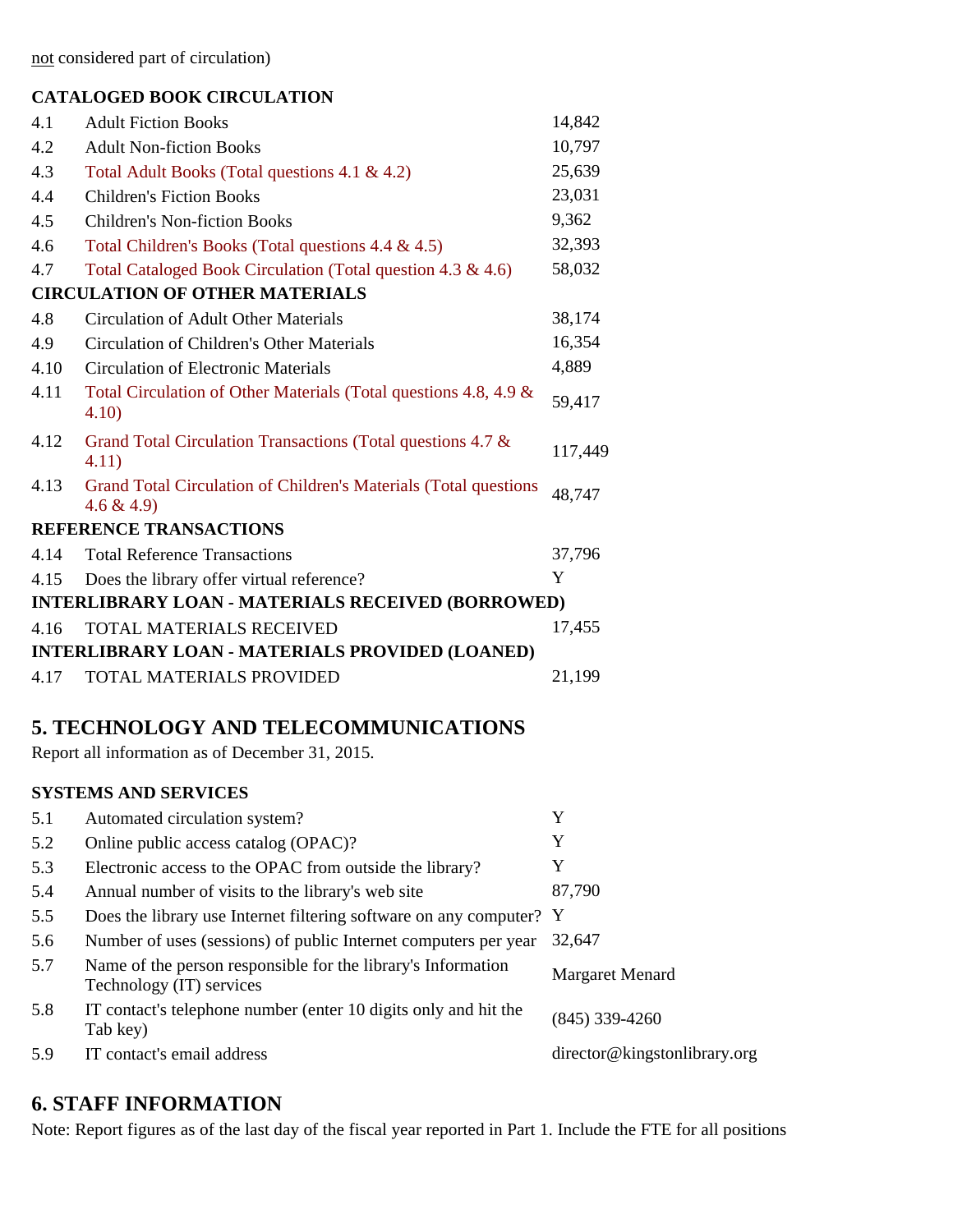funded in the library's budget whether those positions are filled or not. This report requires conversion of part-time hours to full-time equivalents (FTE). To compute the FTE of employees in any category, take the total number of hours worked per week for all budgeted positions in that category and divide that total by the number of hours per week the library considers to be full-time. Report the FTE to two decimal places.

### **FTE (FULL-TIME EQUIVALENT CALCULATION)**

| The number of hours per workweek used to compute FTE for all $_{40}$ |  |
|----------------------------------------------------------------------|--|
| paid library personnel in this section.                              |  |

### **BUDGETED POSITIONS IN FULL-TIME EQUIVALENTS**

| 6.2  | Library Director (certified)                                          |          |
|------|-----------------------------------------------------------------------|----------|
| 6.3  | Vacant Library Director (certified)                                   | 0        |
| 6.4  | Librarian (certified)                                                 |          |
| 6.5  | Vacant Librarian (certified)                                          | $\Omega$ |
| 6.6  | Library Manager (not certified)                                       | $\Omega$ |
| 6.7  | Vacant Library Manager (not certified)                                | 0        |
| 6.8  | Library Specialist/Paraprofessional (not certified)                   | 3        |
| 6.9  | Vacant Library Specialist/Paraprofessional (not certified)            | 0        |
| 6.10 | Other Staff                                                           |          |
| 6.11 | Vacant Other Staff                                                    | $\Omega$ |
| 6.12 | TOTAL PAID STAFF (Total questions 6.2, 6.4, 6.6, 6.8 & 6.10)          | 12.00    |
| 6.13 | VACANT TOTAL PAID STAFF (Total questions 6.3, 6.5, 6.7,<br>6.9 & 6.11 | 0.00     |
|      | <b>SALARY INFORMATION</b>                                             |          |
| 6.14 | FTE - Entry Level Librarian (certified)                               | 1        |
| 6.15 | Salary - Entry Level Librarian (certified)                            | \$49,358 |
| 6.16 | FTE - Library Director (certified)                                    |          |
| 6.17 | Salary - Library Director (certified)                                 | \$56,286 |
| 6.18 | FTE - Library Manager (not certified)                                 | $\theta$ |
| 6.19 | Salary - Library Manager (not certified)                              | \$0      |

## **7. MINIMUM PUBLIC LIBRARY STANDARDS**

Report all information as of December 31, 2015. Please click here to read general instructions before completing this section.

| 7.1 | 1. Is governed by board-approved written bylaws which outline<br>the responsibilities and procedures of the library board of<br>trustees.                                                                       | Y                       |
|-----|-----------------------------------------------------------------------------------------------------------------------------------------------------------------------------------------------------------------|-------------------------|
| 7.2 | 2. Has a board-approved written long range plan of service.                                                                                                                                                     | Y                       |
| 7.3 | 3. Presents a board-approved annual report to the community on<br>the library's progress in meeting its goals and objectives.                                                                                   | $\overline{\mathbf{v}}$ |
| 7.4 | 4. Has board-approved written policies for the operation of the<br>library.                                                                                                                                     | Y                       |
| 7.5 | 5. Presents annually to appropriate funding agencies a written<br>board-approved budget which would enable the library to meet<br>or exceed these standards and to carry out its long-range plan of<br>service. | Y                       |
| 7.6 | 6. Periodically evaluates the effectiveness of the library's<br>collection and services in meeting community needs.                                                                                             | Y                       |
| 7.7 | 7. Is open the minimum standard number of public service hours<br>for population served. (see instructions)                                                                                                     |                         |

8. Maintains a facility to meet community needs, including adequate: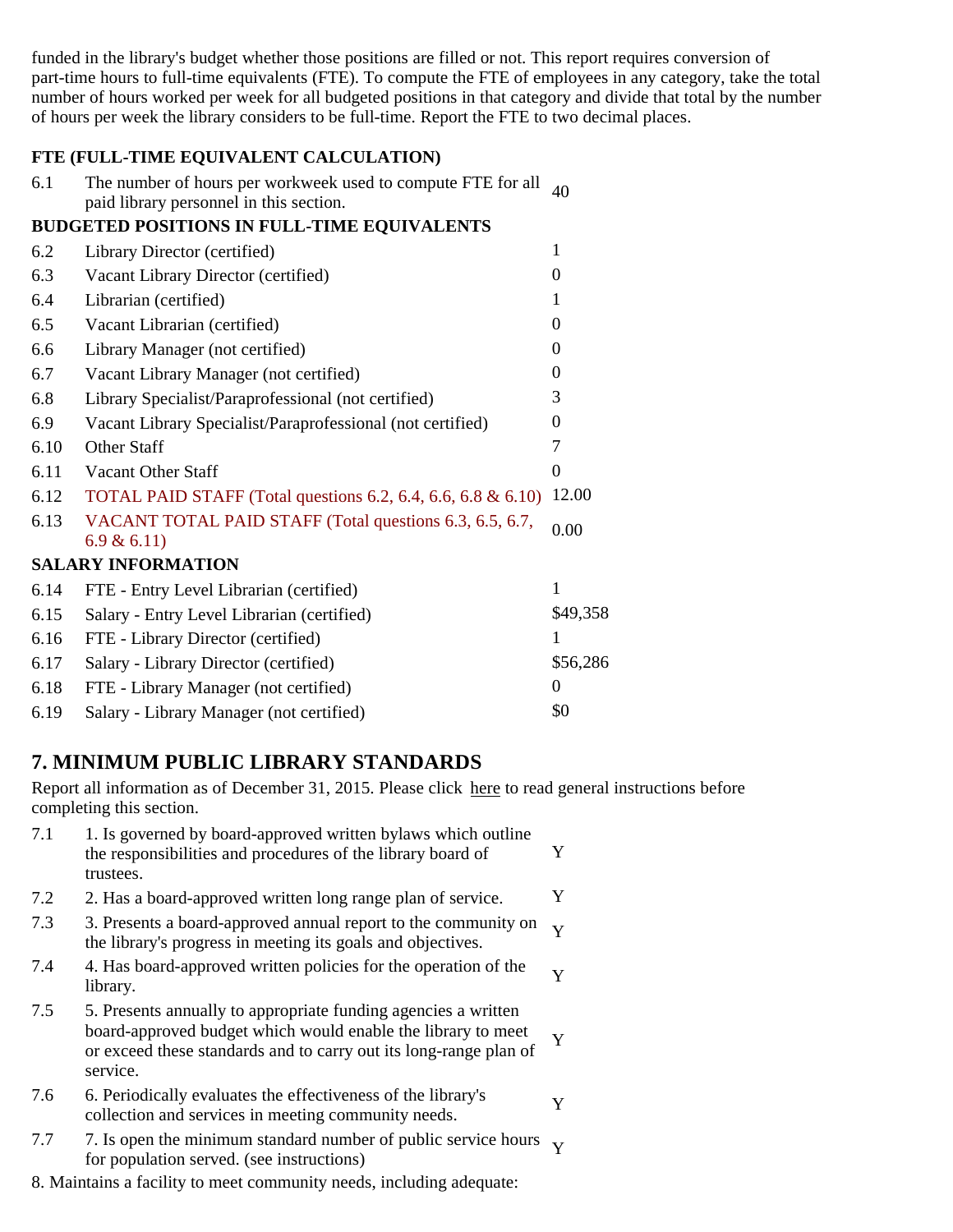| 7.8  | 8a. space                       |   |
|------|---------------------------------|---|
| 7.9  | 8b. lighting                    |   |
|      | $7.10\quad$ 8c. shelving        |   |
|      | $7.11$ 8d. seating              |   |
| 7.12 | 8e. restroom (see instructions) | v |

9. Provides equipment and connections to meet community needs and provide access to other library catalogs and other electronic information, including but not limited to the following:

| 7.13 | 9a. telephone                                                                                                                                    | Y |
|------|--------------------------------------------------------------------------------------------------------------------------------------------------|---|
| 7.14 | 9b. photocopier (see instructions)                                                                                                               | Y |
| 7.15 | 9c. microcomputer or terminal                                                                                                                    | V |
| 7.16 | 9d. printer                                                                                                                                      | V |
| 7.17 | 9e. Fax capability (see instructions)                                                                                                            |   |
| 7.18 | 10. Distributes board-approved printed information listing the<br>library's hours open, borrowing rules, services, location and<br>phone number. |   |

7.19 11. Employs a paid director in accordance with the provisions of Y Commissioner's Regulation 90.8.

## **8. PUBLIC SERVICE INFORMATION**

Report all information as of the end of the fiscal year reported in Part 1. Please click here to read general instructions before completing this section.

PUBLIC SERVICE OUTLETS - Libraries reporting main libraries, branches and bookmobiles should complete Service Outlets Information in Part 9.

| 8.1  | Main Library                                                                    |          |
|------|---------------------------------------------------------------------------------|----------|
| 8.2  | <b>Branches</b>                                                                 | $\theta$ |
| 8.3  | <b>Bookmobiles</b>                                                              | $\theta$ |
| 8.4  | <b>Other Outlets</b>                                                            | $\theta$ |
| 8.5  | TOTAL PUBLIC SERVICE OUTLETS (Total questions 8.1 -<br>8.4)                     |          |
|      | PUBLIC SERVICE HOURS - Report hours to two decimal places.                      |          |
| 8.6  | Minimum Weekly Total Hours - Main Library                                       | 55.00    |
| 8.7  | Minimum Weekly Total Hours - Branch Libraries                                   | 0.00     |
| 8.8  | Minimum Weekly Total Hours - Bookmobiles                                        | 0.00     |
| 8.9  | Minimum Weekly Total Hours - Total Hours Open (Total<br>questions $8.6 - 8.8$ ) | 55.00    |
| 8.10 | Annual Total Hours - Main Library                                               | 2,860.00 |
| 8.11 | <b>Annual Total Hours - Branch Libraries</b>                                    | 0.00     |
| 8.12 | Annual Total Hours - Bookmobiles                                                | 0.00     |
| 8.13 | Annual Hours Open - Total Hours Open (Total questions 8.10)<br>through $8.12$ ) | 2,860.00 |

## **9. SERVICE OUTLET INFORMATION**

NOTE: Libraries reporting Public Service Outlets in questions 8.1, 8.2 and 8.3 of Part 8 are required to complete this part of the Annual Report. Use this section to enter outlet information on main libraries, branches or bookmobiles. Complete one record for *each* main library, branch or bookmobile.

- 1. Outlet Name Kingston Library
- 2. Outlet Name Status 00 (for no change)
- 3. Street Address 55 Franklin St

00 (for no change)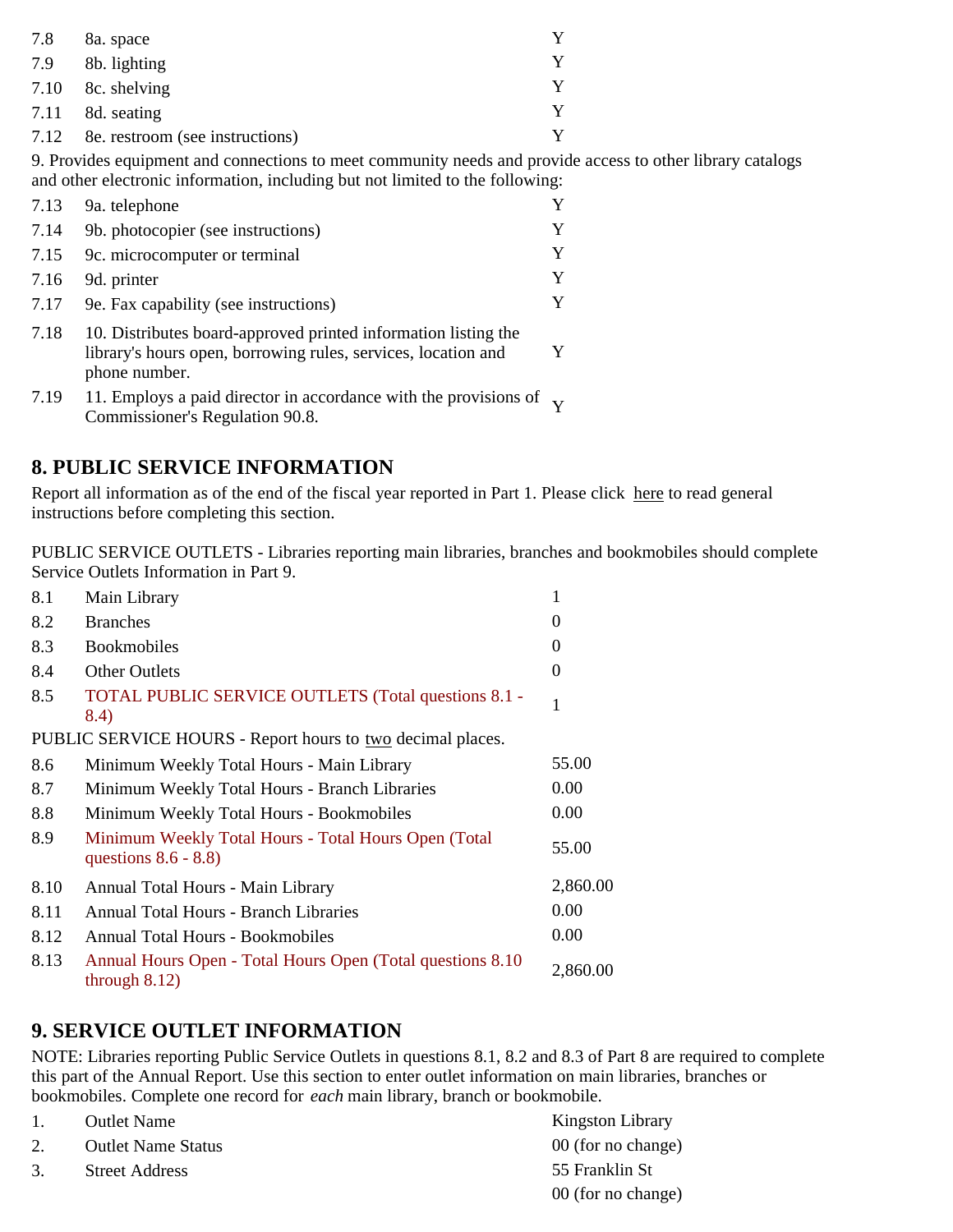| 4.  | <b>Outlet Street Address Status</b>                                                                                       |                                                             |
|-----|---------------------------------------------------------------------------------------------------------------------------|-------------------------------------------------------------|
| 5.  | City                                                                                                                      | Kingston                                                    |
| 6.  | Zip Code                                                                                                                  | 12401                                                       |
| 7.  | Phone (enter 10 digits only)                                                                                              | $(845)$ 331-0507                                            |
| 8.  | Fax Number (enter 10 digits only)                                                                                         | $(845)$ 331-7981                                            |
| 9.  | E-mail Address                                                                                                            | director@kingstonlibrary.org                                |
| 10. | Outlet URL                                                                                                                | www.kingstonlibrary.org                                     |
| 11. | County                                                                                                                    | Ulster                                                      |
| 12. | <b>School District</b>                                                                                                    | Kingston City School District                               |
| 13. | <b>Library System</b>                                                                                                     | Mid-Hudson Library System                                   |
| 14. | Outlet Type Code (select one):                                                                                            | CE                                                          |
| 15. | Public Service Hours Per Year for This Outlet                                                                             | 2,860                                                       |
| 16. | Number of Weeks This Outlet is Open                                                                                       | 52                                                          |
| 17. | Does this outlet have meeting space available for public use<br>(non-library sponsored programs, meetings and/or events)? | Y                                                           |
| 18. | Is the meeting space available for public use even when the<br>outlet is closed?                                          | ${\bf N}$                                                   |
| 19. | Total number of non-library sponsored programs, meetings<br>and/or events at this outlet                                  | 270                                                         |
| 20. | Enter the appropriate outlet code (select one):                                                                           | LO                                                          |
| 21. | Who owns this outlet building?                                                                                            | Library Board                                               |
| 22. | Who owns the land on which this outlet is built?                                                                          | Library Board                                               |
| 23. | Indicate the year this outlet was initially constructed                                                                   | 1888                                                        |
| 24. | Indicate the year this outlet underwent a major renovation<br>costing \$25,000 or more                                    | 2014                                                        |
| 25. | Square footage of the outlet                                                                                              | 16,000                                                      |
| 26. | Total number of Internet terminals at this outlet used by the<br>general public                                           | 21                                                          |
| 27. | Type of connection on the outlet's public Internet computers                                                              | Cable                                                       |
| 28. | Maximum download speed of connection on the outlet's public<br>Internet computers                                         | 6 Greater than or equal to 6 mbps<br>and less than 10 mbps  |
| 29. | Maximum upload speed of connection on the outlet's public<br>Internet computers                                           | 4 Greater than or equal to 1.5 mbps<br>and less than 3 mbps |
| 30. | <b>Internet Provider</b>                                                                                                  | Time Warner Cable                                           |
| 31. | WiFi Access                                                                                                               | Password required                                           |
| 32. | Number of wireless sessions provided by the library wireless<br>service per year                                          | N/A                                                         |
| 33. | Does the outlet have interactive videoconferencing capability for<br>public use?                                          | $\overline{N}$                                              |
| 34. | Does the outlet have a building entrance that is physically<br>accessible to a person in a wheelchair?                    | Y                                                           |
| 35. | Is every public part of the outlet accessible to a person in a<br>wheelchair?                                             | Y                                                           |
| 36. | <b>LIBID</b>                                                                                                              | 3200623420                                                  |
| 37. | <b>FSCSID</b>                                                                                                             | NY0258                                                      |
| 38. | Number of Bookmobiles in the Bookmobile Outlet Record                                                                     | $\boldsymbol{0}$                                            |
| 39. | <b>Outlet Structure Status</b>                                                                                            | 00 (for no change from previous<br>year)                    |

# **10. OFFICERS AND TRUSTEES**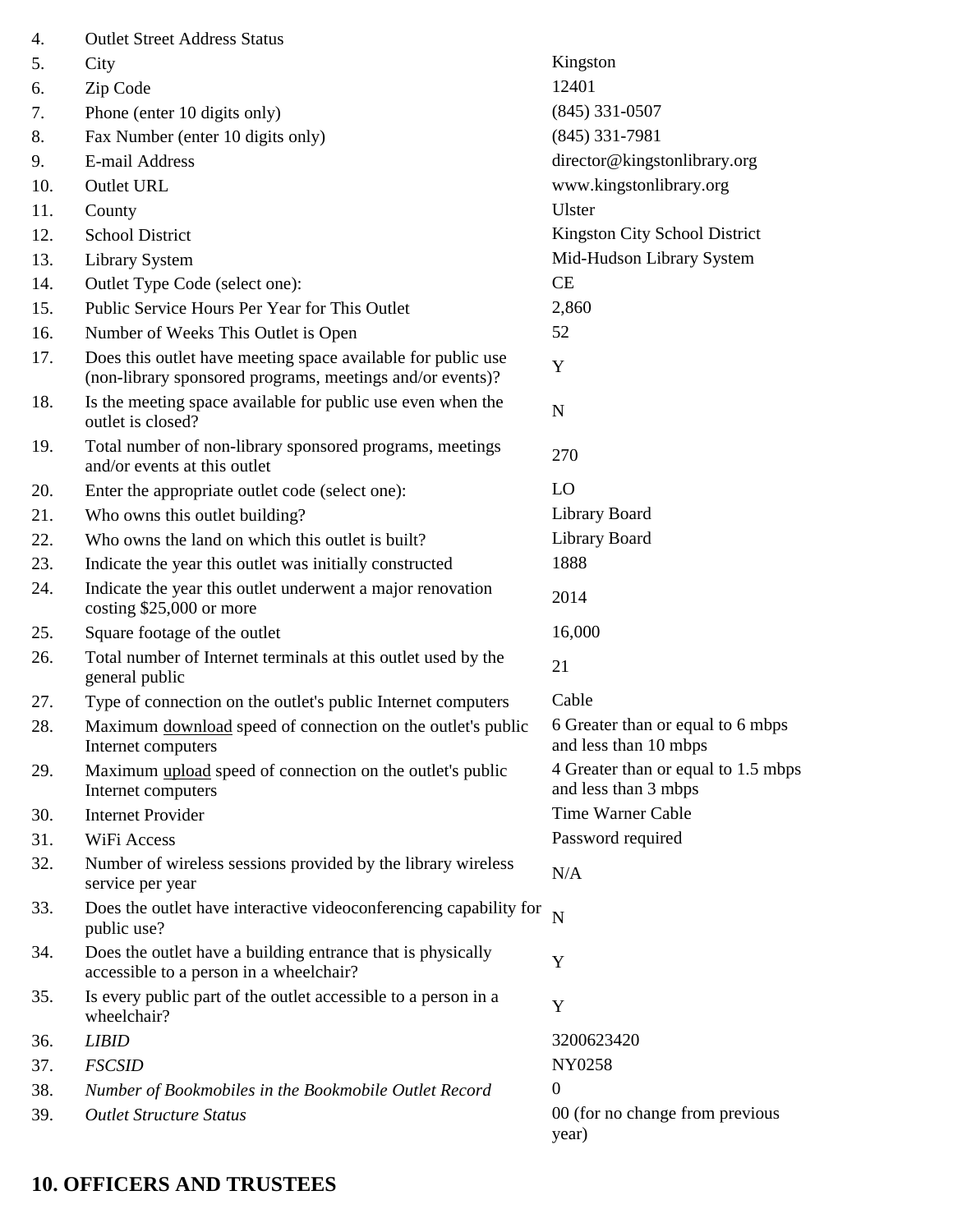Report information about trustee meetings as of December 31, 2015. All public and association libraries are required by Education Law to hold at least four meetings a year.

### **BOARD MEETINGS**

| 10.1 | Total number of board meetings held during calendar year<br>(January 1, 2015 to December 31, 2015) | 13                                                     |
|------|----------------------------------------------------------------------------------------------------|--------------------------------------------------------|
| 10.2 | Number of voting library board positions stated in the library's<br>charter.                       | $\mathbf Q$                                            |
| 10.3 | Number of current voting positions on library board.                                               | 8                                                      |
| 10.4 | Trustee term length                                                                                | 3 years                                                |
|      | <b>BOARD MEMBER SELECTION</b>                                                                      |                                                        |
|      | 10.5 Enter Board Member Selection Code (select one):                                               | EP - board members are elected in a<br>public election |

List Officers and Board Members as of February 1, 2016. Complete one record for each board member. There must be a record for each voting position, whether filled or vacant. Do not include non-voting positions.

#### BOARD PRESIDENT

| 10.6       | Title (drop-down): Mr., Mrs., Ms., Miss, Dr., The Honorable,<br>The Reverend, Other (specify using the State note), or Vacant | Ms.                               |
|------------|-------------------------------------------------------------------------------------------------------------------------------|-----------------------------------|
| 10.7       | <b>First Name</b>                                                                                                             | Heather                           |
| 10.8       | <b>Last Name</b>                                                                                                              | Ohlson                            |
| 10.9       | <b>Mailing Address</b>                                                                                                        | 25 Park Street                    |
| 10.10 City |                                                                                                                               | Kingston                          |
| 10.11      | Zip Code (5 digits only)                                                                                                      | 12401                             |
|            | 10.12 Phone (enter 10 digits only)                                                                                            | $(845)$ 750-7239                  |
|            | 10.13 E-mail Address                                                                                                          | heatherohlson@kingstonlibrary.org |
|            | 10.14 Term Begins - Month                                                                                                     | July                              |
| 10.15      | Term Begins - Year (yyyy)                                                                                                     | 2013                              |
|            | 10.16 Term Expires - Month                                                                                                    | June                              |
| 10.17      | Term Expires - Year (yyyy)                                                                                                    | 2016                              |
| 10.18      | The date the Oath of Office was taken (mm/dd/yyyy)                                                                            | 07/02/2013                        |
| 10.19      | The date the Oath of Office was filed with town or county clerk<br>(mm/dd/yyyy)                                               | 07/03/2013                        |
|            | 10.20 Is this a brand new trustee?                                                                                            | N                                 |
| 1.         | Title of Board Member (select one):                                                                                           | Ms.                               |
| 2.         | First Name of Board Member                                                                                                    | Annie                             |
| 3.         | Last Name of Board Member                                                                                                     | Internicola                       |
| 4.         | <b>Mailing Address</b>                                                                                                        | 55 West Pierpont Street           |
| 5.         | City                                                                                                                          | Kingston                          |
| 6.         | Zip Code (5 digits only)                                                                                                      | 12401                             |
| 7.         | E-mail address                                                                                                                | annie.internicola@gmail.com       |
| 8.         | Office Held or Trustee                                                                                                        | Trustee                           |
| 9.         | Term Begins - Month                                                                                                           | July                              |
| 10.        | Term Begins - Year (year)                                                                                                     | 2015                              |
| 11.        | <b>Term Expires</b>                                                                                                           | June                              |
| 12.        | Term Expires - Year (yyyy)                                                                                                    | 2018                              |
| 13.        | The date the Oath of Office (mm/dd/yyyy) was taken                                                                            | 07/16/2015                        |
| 14.        | The date the Oath of Office was filed with town or county clerk<br>(mm/dd/yyyy)                                               | 07/17/2015                        |
| 15.        | Is this a brand new trustee?                                                                                                  | $\overline{N}$                    |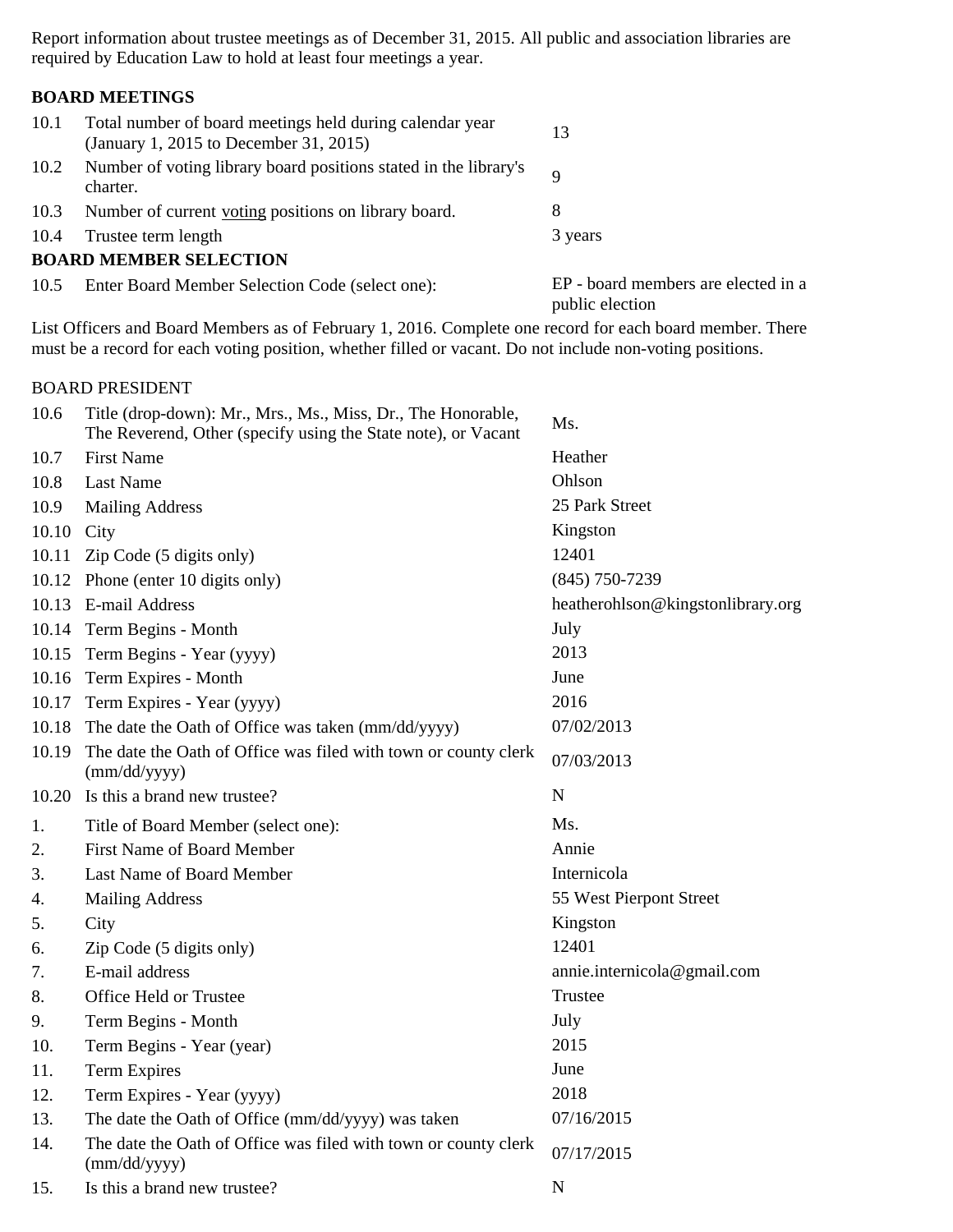| 1.  | Title of Board Member (select one):                                             | Ms.                    |
|-----|---------------------------------------------------------------------------------|------------------------|
| 2.  | <b>First Name of Board Member</b>                                               | Ellen                  |
| 3.  | Last Name of Board Member                                                       | <b>DiFalco</b>         |
| 4.  | <b>Mailing Address</b>                                                          | 66 Glen Street         |
| 5.  | City                                                                            | Kingston               |
| 6.  | Zip Code (5 digits only)                                                        | 12401                  |
| 7.  | E-mail address                                                                  | edifalco@earthlink.net |
| 8.  | Office Held or Trustee                                                          | Trustee                |
| 9.  | Term Begins - Month                                                             | July                   |
| 10. | Term Begins - Year (year)                                                       | 2014                   |
| 11. | <b>Term Expires</b>                                                             | June                   |
| 12. | Term Expires - Year (yyyy)                                                      | 2017                   |
| 13. | The date the Oath of Office (mm/dd/yyyy) was taken                              | 07/17/2014             |
| 14. | The date the Oath of Office was filed with town or county clerk<br>(mm/dd/yyyy) | 07/18/2014             |
| 15. | Is this a brand new trustee?                                                    | N                      |
| 1.  | Title of Board Member (select one):                                             | Mr.                    |
| 2.  | First Name of Board Member                                                      | Philippe               |
| 3.  | Last Name of Board Member                                                       | Cosme                  |
| 4.  | <b>Mailing Address</b>                                                          | 278 Washinton Ave      |
| 5.  | City                                                                            | Kingston               |
| 6.  | Zip Code (5 digits only)                                                        | 12401                  |
| 7.  | E-mail address                                                                  | N/A                    |
| 8.  | Office Held or Trustee                                                          | Trustee                |
| 9.  | Term Begins - Month                                                             | July                   |
| 10. | Term Begins - Year (year)                                                       | 2015                   |
| 11. | <b>Term Expires</b>                                                             | June                   |
| 12. | Term Expires - Year (yyyy)                                                      | 2018                   |
| 13. | The date the Oath of Office (mm/dd/yyyy) was taken                              | 07/16/2015             |
| 14. | The date the Oath of Office was filed with town or county clerk<br>(mm/dd/yyyy) | 07/17/2015             |
| 15. | Is this a brand new trustee?                                                    | Y                      |
| 1.  | Title of Board Member (select one):                                             | Mr.                    |
| 2.  | <b>First Name of Board Member</b>                                               | David                  |
| 3.  | Last Name of Board Member                                                       | Rolfe                  |
| 4.  | <b>Mailing Address</b>                                                          | 58 Fairmont Avenue     |
| 5.  | City                                                                            | Kingston               |
| 6.  | Zip Code (5 digits only)                                                        | 12401                  |
| 7.  | E-mail address                                                                  | david_rolfe@mac.com    |
| 8.  | Office Held or Trustee                                                          | Trustee                |
| 9.  | Term Begins - Month                                                             | July                   |
| 10. | Term Begins - Year (year)                                                       | 2015                   |
| 11. | <b>Term Expires</b>                                                             | June                   |
| 12. | Term Expires - Year (yyyy)                                                      | 2018                   |
| 13. | The date the Oath of Office (mm/dd/yyyy) was taken                              | 07/16/2015             |
| 14. | The date the Oath of Office was filed with town or county clerk<br>(mm/dd/yyyy) | 07/17/2015             |
| 15. | Is this a brand new trustee?                                                    | N                      |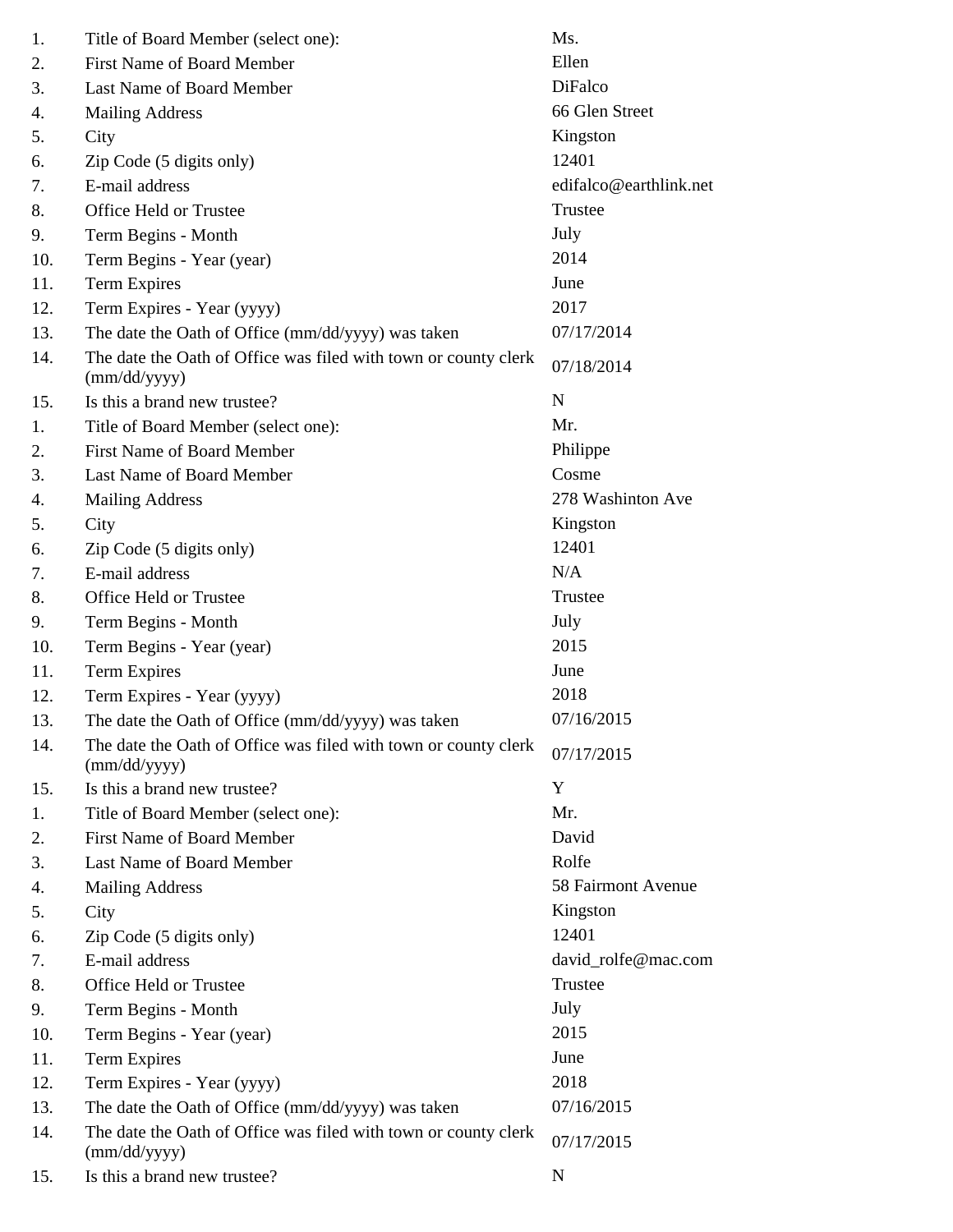| 1.  | Title of Board Member (select one):                                             | Ms.                    |
|-----|---------------------------------------------------------------------------------|------------------------|
| 2.  | <b>First Name of Board Member</b>                                               | Ursula                 |
| 3.  | Last Name of Board Member                                                       | Inghem                 |
| 4.  | <b>Mailing Address</b>                                                          | 76 Miller Lane         |
| 5.  | City                                                                            | Kingston               |
| 6.  | Zip Code (5 digits only)                                                        | 12401                  |
| 7.  | E-mail address                                                                  | umringhem@yahoo.com    |
| 8.  | Office Held or Trustee                                                          | Treasurer              |
| 9.  | Term Begins - Month                                                             | July                   |
| 10. | Term Begins - Year (year)                                                       | 2013                   |
| 11. | <b>Term Expires</b>                                                             | June                   |
| 12. | Term Expires - Year (yyyy)                                                      | 2016                   |
| 13. | The date the Oath of Office (mm/dd/yyyy) was taken                              | 07/02/2013             |
| 14. | The date the Oath of Office was filed with town or county clerk<br>(mm/dd/yyyy) | 07/03/2013             |
| 15. | Is this a brand new trustee?                                                    | N                      |
| 1.  | Title of Board Member (select one):                                             | Ms.                    |
| 2.  | First Name of Board Member                                                      | Lisa                   |
| 3.  | Last Name of Board Member                                                       | <b>Bruck</b>           |
| 4.  | <b>Mailing Address</b>                                                          | 219 East Union Street  |
| 5.  | City                                                                            | Kingston               |
| 6.  | Zip Code (5 digits only)                                                        | 12401                  |
| 7.  | E-mail address                                                                  | lbruck@kingston-ny.gov |
| 8.  | Office Held or Trustee                                                          | Secretary              |
| 9.  | Term Begins - Month                                                             | July                   |
| 10. | Term Begins - Year (year)                                                       | 2014                   |
| 11. | <b>Term Expires</b>                                                             | June                   |
| 12. | Term Expires - Year (yyyy)                                                      | 2017                   |
| 13. | The date the Oath of Office (mm/dd/yyyy) was taken                              | 07/17/2014             |
| 14. | The date the Oath of Office was filed with town or county clerk<br>(mm/dd/yyyy) | 07/18/2014             |
| 15. | Is this a brand new trustee?                                                    | $\mathbf N$            |
| 1.  | Title of Board Member (select one):                                             | Mr.                    |
| 2.  | <b>First Name of Board Member</b>                                               | Joseph                 |
| 3.  | Last Name of Board Member                                                       | <b>Braby</b>           |
| 4.  | <b>Mailing Address</b>                                                          | 72 McEntee Street      |
| 5.  | City                                                                            | Kingston               |
| 6.  | Zip Code (5 digits only)                                                        | 12401                  |
| 7.  | E-mail address                                                                  | joebraby@gmail.com     |
| 8.  | Office Held or Trustee                                                          | Trustee                |
| 9.  | Term Begins - Month                                                             | July                   |
| 10. | Term Begins - Year (year)                                                       | 2014                   |
| 11. | <b>Term Expires</b>                                                             | June                   |
| 12. | Term Expires - Year (yyyy)                                                      | 2017                   |
| 13. | The date the Oath of Office (mm/dd/yyyy) was taken                              | 07/17/2014             |
| 14. | The date the Oath of Office was filed with town or county clerk<br>(mm/dd/yyyy) | 07/18/2014             |
| 15. | Is this a brand new trustee?                                                    | N                      |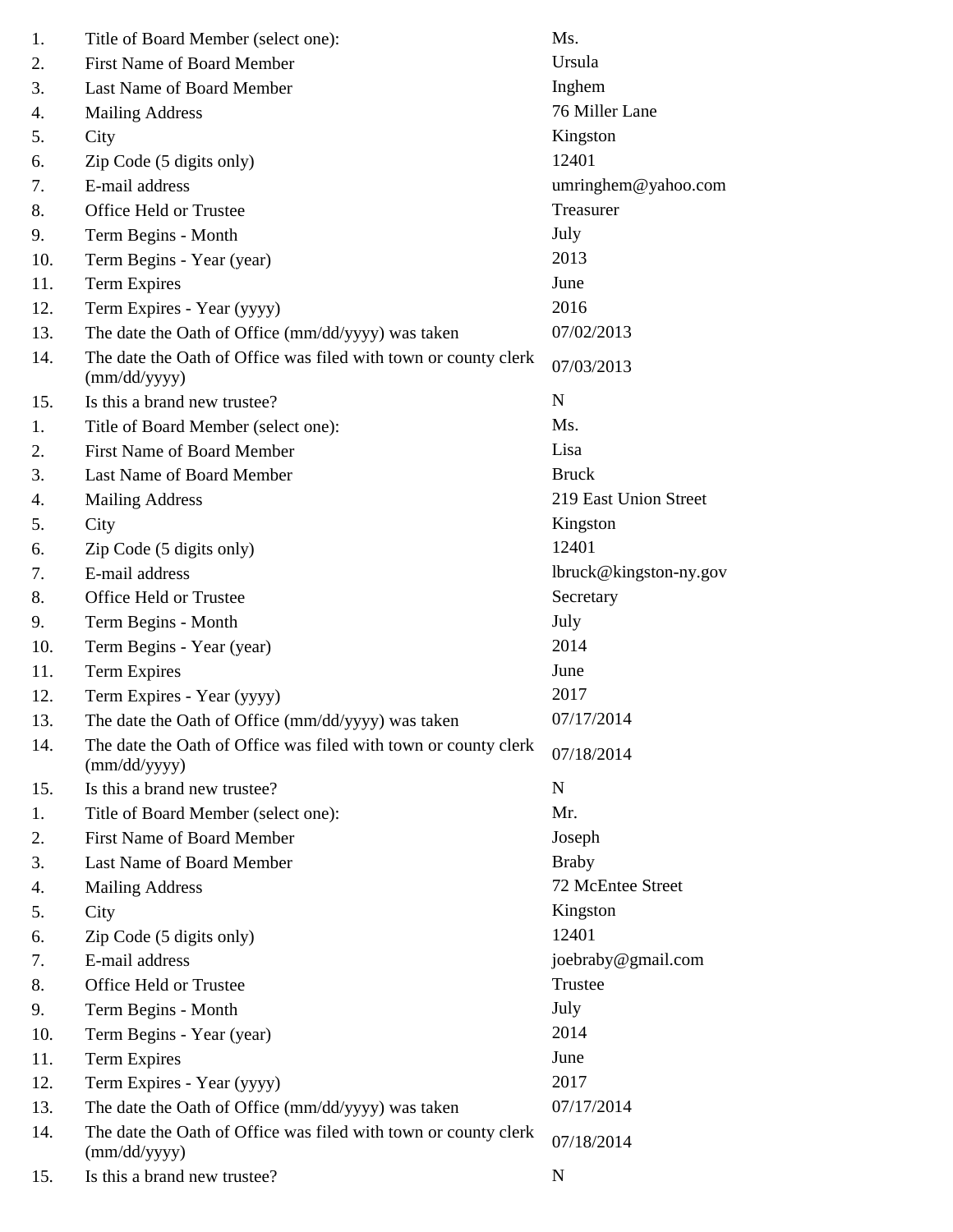# **11. OPERATING FUNDS RECEIPTS**

Report financial data based on the fiscal reporting year reported in Part 1. *ROUND TO THE NEAREST DOLLAR.* Please click here to read general instructions before completing this section.

### **LOCAL PUBLIC FUNDS**

Specify by name the municipalities or districts which are the source of funds.

| 11.1  | Does the library receive any local public funds? If yes, complete<br>one record for each funding source; if no, go to question 11.3. | Y                                    |
|-------|--------------------------------------------------------------------------------------------------------------------------------------|--------------------------------------|
| 1.    | Source of Funds                                                                                                                      | <b>School District</b>               |
| 2.    | Name of funding County, Municipality or District                                                                                     | Kingston City School District        |
| 3.    | Amount                                                                                                                               | \$23,000                             |
| 4.    | Subject to public vote held in reporting year or in a previous<br>reporting year(s).                                                 | Y                                    |
| 5.    | Written Contractual Agreement                                                                                                        | $\mathbf N$                          |
| 1.    | Source of Funds                                                                                                                      | Other (specify using the State note) |
| 2.    | Name of funding County, Municipality or District                                                                                     | <b>Kingston Library District</b>     |
| 3.    | Amount                                                                                                                               | \$760,397                            |
| 4.    | Subject to public vote held in reporting year or in a previous<br>reporting year(s).                                                 | Y                                    |
| 5.    | Written Contractual Agreement                                                                                                        | $\mathbf N$                          |
| 11.2  | <b>TOTAL LOCAL PUBLIC FUNDS</b>                                                                                                      | \$783,397                            |
|       | <b>SYSTEM CASH GRANTS TO MEMBER LIBRARY</b>                                                                                          |                                      |
| 11.3  | Local Library Services Aid (LLSA)                                                                                                    | \$6,644                              |
| 11.4  | Central Library Aid (CLDA and/or CBA)                                                                                                | \$0                                  |
| 11.5  | Additional State Aid received from the System                                                                                        | \$0                                  |
| 11.6  | Federal Aid received from the System                                                                                                 | \$0                                  |
| 11.7  | Other Cash Grants                                                                                                                    | \$11,041                             |
| 11.8  | <b>TOTAL SYSTEM CASH GRANTS</b> (Add Questions 11.3,<br>11.4, 11.5, 11.6 and 11.7)                                                   | \$17,685                             |
|       | <b>OTHER STATE AID</b>                                                                                                               |                                      |
| 11.9  | State Aid other than LLSA, Central Library Aid (CLDA and/or<br>CBA), or other State Aid reported as system cash grants               | \$0                                  |
|       | FEDERAL AID FOR LIBRARY OPERATION                                                                                                    |                                      |
|       | 11.10 LSTA                                                                                                                           | \$0                                  |
|       | 11.11 Other Federal Aid                                                                                                              | \$0                                  |
|       | 11.12 <b>TOTAL FEDERAL AID</b> (Add Questions 11.10 and 11.11)                                                                       | \$0                                  |
| 11.13 | <b>CONTRACTS WITH PUBLIC LIBRARIES AND/OR</b><br>PUBLIC LIBRARY SYSTEMS IN NEW YORK STATE                                            | \$0                                  |
|       | <b>OTHER RECEIPTS</b>                                                                                                                |                                      |
|       | 11.14 Gifts and Endowments                                                                                                           | \$13,987                             |
|       | 11.15 Fund Raising                                                                                                                   | \$644                                |
|       | 11.16 Income from Investments                                                                                                        | \$1,111                              |
|       | 11.17 Library Charges                                                                                                                | \$20,991                             |
| 11.18 | Other                                                                                                                                | \$0                                  |
|       | 11.19 TOTAL OTHER RECEIPTS (Add Questions 11.14, 11.15,<br>11.16, 11.17 and 11.18)                                                   | \$36,733                             |
| 11.20 | <b>TOTAL OPERATING FUND RECEIPTS (Add Questions</b><br>11.2, 11.8, 11.9, 11.12, 11.13 and 11.19)                                     | \$837,815                            |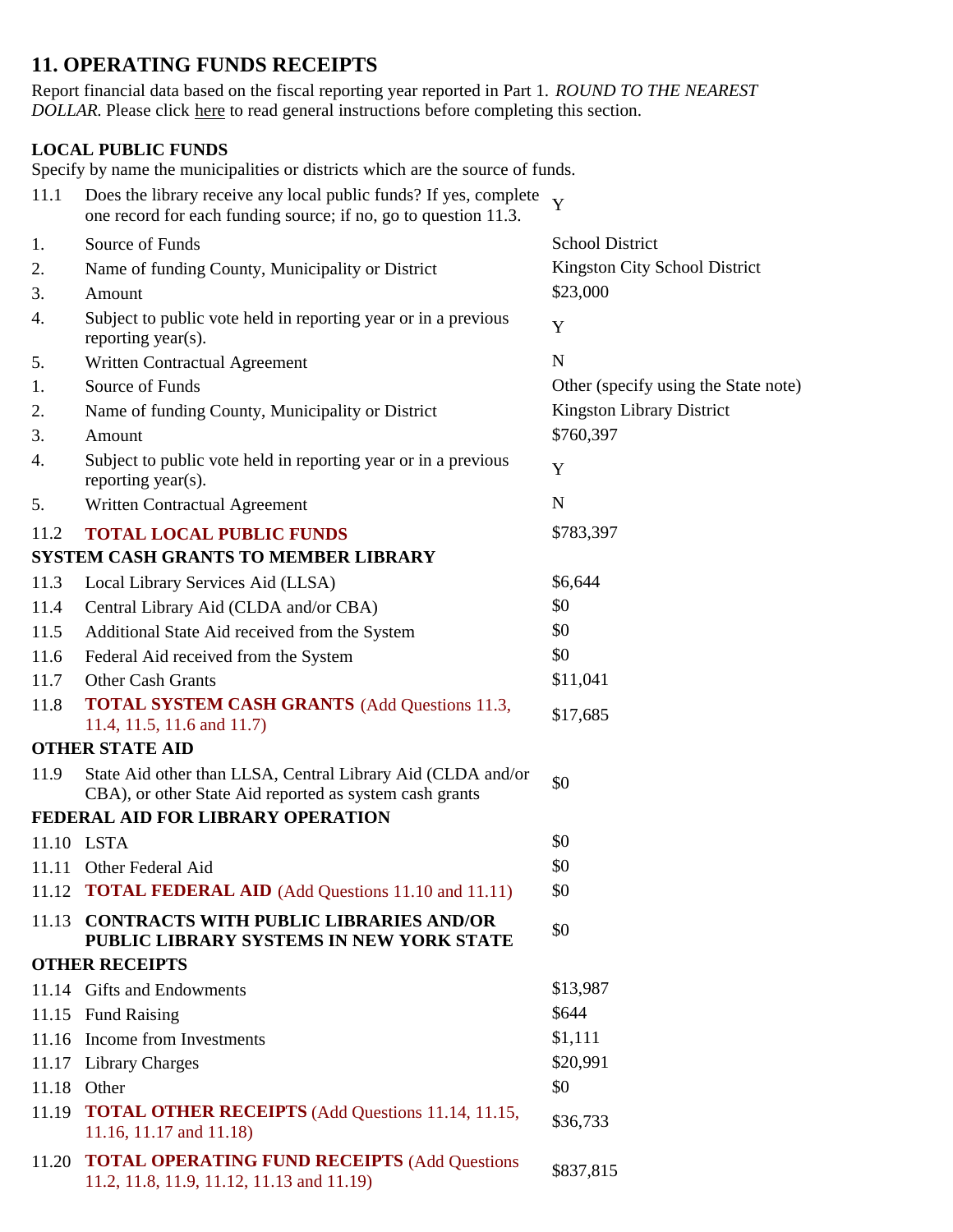| 11.21 BUDGET LOANS<br><b>TRANSFERS</b>                                                                                                                         | \$0         |
|----------------------------------------------------------------------------------------------------------------------------------------------------------------|-------------|
| 11.22 From Capital Fund (Same as Question 14.8)                                                                                                                | \$0         |
| 11.23 From Other Funds                                                                                                                                         | \$0         |
| 11.24 <b>TOTAL TRANSFERS</b> (Add Questions 11.22 and 11.23)                                                                                                   | \$0         |
| 11.25 BALANCE IN OPERATING FUND - Beginning Balance for<br>Fiscal Year Ending 2015 (Same as Question 12.40 of previous<br>year if fiscal year has not changed) | \$742,097   |
| 11.26 GRAND TOTAL RECEIPTS, BUDGET LOANS,<br><b>TRANSFERS AND BALANCE</b> (Add Questions 11.20, 11.21,<br>11.24 and 11.25; Same as Question 12.41)             | \$1,579,912 |

## **12. OPERATING FUND DISBURSEMENTS STAFF EXPENDITURES**

### **Salaries & Wages Paid from Library Funds**

Please click here to read general instructions before completing this section.

| 12.1  | <b>Certified Librarians</b>                                                         | \$94,465  |
|-------|-------------------------------------------------------------------------------------|-----------|
| 12.2  | Other Staff                                                                         | \$345,000 |
| 12.3  | Total Salaries & Wages Expenditures (Add Questions 12.1)<br>and 12.2)               | \$439,465 |
| 12.4  | <b>Employee Benefits Expenditures</b>                                               | \$86,321  |
| 12.5  | <b>Total Staff Expenditures (Add Questions 12.3 and 12.4)</b>                       | \$525,786 |
|       | <b>COLLECTION EXPENDITURES</b>                                                      |           |
| 12.6  | <b>Print Materials Expenditures</b>                                                 | \$69,013  |
| 12.7  | <b>Electronic Materials Expenditures</b>                                            | \$7,022   |
| 12.8  | <b>Other Materials Expenditures</b>                                                 | \$18,419  |
| 12.9  | Total Collection Expenditures (Add Questions 12.6, 12.7 and<br>12.8)                | \$94,454  |
|       | <b>CAPITAL EXPENDITURES FROM OPERATING FUNDS</b>                                    |           |
|       | 12.10 From Local Public Funds (71PF)                                                | \$11,745  |
|       | 12.11 From Other Funds (71OF)                                                       | \$0       |
|       | 12.12 Total Capital Expenditures (Add Questions 12.10 and 12.11)                    | \$11,745  |
|       | OPERATION AND MAINTENANCE OF BUILDINGS                                              |           |
|       | <b>Repairs to Building &amp; Building Equipment</b>                                 |           |
|       | 12.13 From Local Public Funds (72PF)                                                | \$29,955  |
|       | 12.14 From Other Funds (72OF)                                                       |           |
|       |                                                                                     | \$0       |
|       | 12.15 Total Repairs (Add Questions 12.13 and 12.14)                                 | \$29,955  |
|       | 12.16 Other Disbursements for Operation & Maintenance of Buildings                  | \$62,169  |
|       | 12.17 Total Operation & Maintenance of Buildings (Add Questions<br>12.15 and 12.16) | \$92,124  |
|       | <b>MISCELLANEOUS EXPENSES</b>                                                       |           |
|       | 12.18 Office and Library Supplies                                                   | \$9,804   |
|       | 12.19 Telecommunications                                                            | \$5,306   |
| 12.20 | <b>Binding Expenses</b>                                                             | \$0       |
|       | 12.21 Postage and Freight                                                           | \$1,060   |
| 12.22 | Professional & Consultant Fees                                                      | \$69,765  |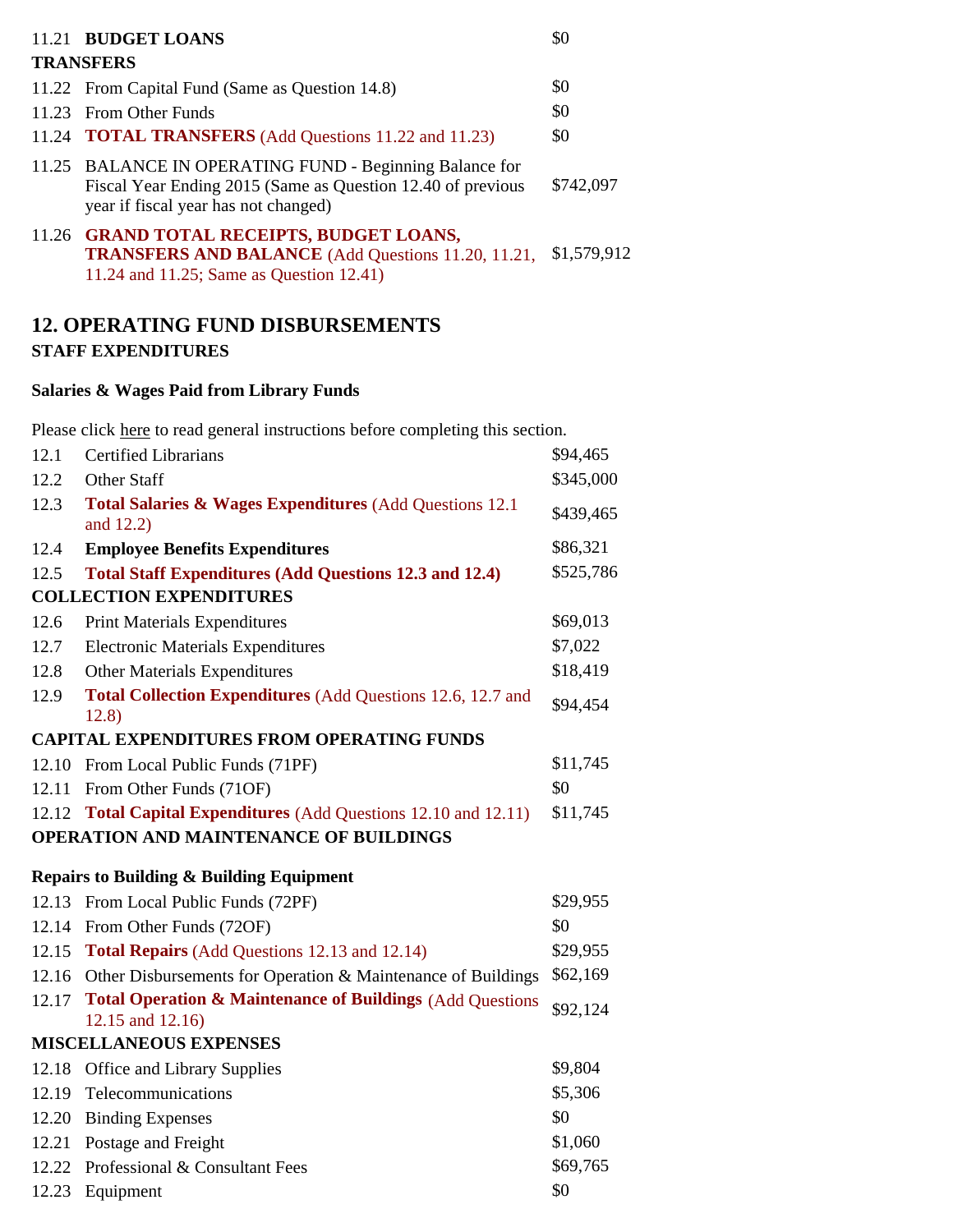|       | 12.24 Other Miscellaneous                                                                                                                                                                                                                   | \$16,490                       |
|-------|---------------------------------------------------------------------------------------------------------------------------------------------------------------------------------------------------------------------------------------------|--------------------------------|
|       | 12.25 Total Miscellaneous Expenses (Add Questions 12.18, 12.19,<br>12.20, 12.21, 12.22, 12.23 and 12.24)                                                                                                                                    | \$102,425                      |
|       | 12.26 CONTRACTS WITH PUBLIC LIBRARIES AND/OR<br>PUBLIC LIBRARY SYSTEMS IN NEW YORK STATE                                                                                                                                                    | \$0                            |
|       | <b>DEBT SERVICE</b>                                                                                                                                                                                                                         |                                |
|       | <b>Capital Purposes Loans (Principal and Interest)</b>                                                                                                                                                                                      |                                |
|       | 12.27 From Local Public Funds (73PF)                                                                                                                                                                                                        | \$0                            |
|       | 12.28 From Other Funds (73OF)                                                                                                                                                                                                               | \$0                            |
|       | 12.29 Total (Add Questions 12.27 and 12.28)                                                                                                                                                                                                 | \$0                            |
|       | 12.30 Budget Loans (Principal and Interest)                                                                                                                                                                                                 | \$0                            |
| 12.31 | Short-Term Loans                                                                                                                                                                                                                            | \$0                            |
|       | 12.32 Total Debt Service (Add Questions 12.29, 12.30 and 12.31)                                                                                                                                                                             | \$0                            |
|       | 12.33 TOTAL OPERATING FUND DISBURSEMENTS (Add<br>Questions 12.5, 12.9, 12.12, 12.17, 12.25, 12.26 and 12.32)                                                                                                                                | \$826,534                      |
|       | <b>TRANSFERS</b>                                                                                                                                                                                                                            |                                |
|       | <b>Transfers to Capital Fund</b>                                                                                                                                                                                                            |                                |
|       | 12.34 From Local Public Funds (76PF)                                                                                                                                                                                                        | \$7,000                        |
|       | 12.35 From Other Funds (76OF)                                                                                                                                                                                                               | \$0                            |
|       | 12.36 Total Transfers to Capital Fund (Add Questions 12.34 and                                                                                                                                                                              |                                |
|       | 12.35; same as Question $13.8$ )                                                                                                                                                                                                            | \$7,000                        |
|       | 12.37 Transfer to Other Funds                                                                                                                                                                                                               | \$0                            |
| 12.38 | <b>TOTAL TRANSFERS</b> (Add Questions 12.36 and 12.37)                                                                                                                                                                                      | \$7,000                        |
| 12.39 | <b>TOTAL DISBURSEMENTS AND TRANSFERS (Add</b><br>Questions 12.33 and 12.38)                                                                                                                                                                 | \$833,534                      |
|       | 12.40 BALANCE IN OPERATING FUND - Ending Balance for the<br>Fiscal Year Ending 2015                                                                                                                                                         | \$746,378                      |
|       | 12.41 GRAND TOTAL DISBURSEMENTS, TRANSFERS &<br><b>BALANCE</b> (Add Questions 12.39 and 12.40; same as Question \$1,579,912<br>11.26)                                                                                                       |                                |
|       | <b>ASSURANCE</b>                                                                                                                                                                                                                            |                                |
|       | 12.42 The Library operated in accordance with all provisions of<br>Education Law and the Regulations of the Commissioner, and<br>assures that the "Annual Report" was reviewed and accepted by<br>the Library Board on (date - mm/dd/yyyy). | 02/18/2016                     |
|       | <b>FISCAL AUDIT</b>                                                                                                                                                                                                                         |                                |
|       |                                                                                                                                                                                                                                             |                                |
|       | 12.43 Last audit performed (mm/dd/yyyy)                                                                                                                                                                                                     | 12/01/2014                     |
| 12.44 | Time period covered by this audit (mm/dd/yyyy) - (mm/dd/yyyy) 01/01/2013-12/31/2013                                                                                                                                                         |                                |
| 12.45 | Indicate type of audit (select one):                                                                                                                                                                                                        | <b>Private Accounting Firm</b> |
|       | <b>CAPITAL FUND</b>                                                                                                                                                                                                                         |                                |
|       | 12.46 Does the library have a Capital Fund? Enter Y for Yes, N for<br>No. If No, stop here. If Yes, complete the Capital Fund Report.                                                                                                       | Y                              |
|       |                                                                                                                                                                                                                                             |                                |

## **13. CAPITAL FUND RECEIPTS**

Report financial data based on the fiscal year reported in Part 1. *ROUND TO THE NEAREST DOLLAR.* Please click here to read general instructions before completing this section.

### **REVENUES FROM LOCAL SOURCES**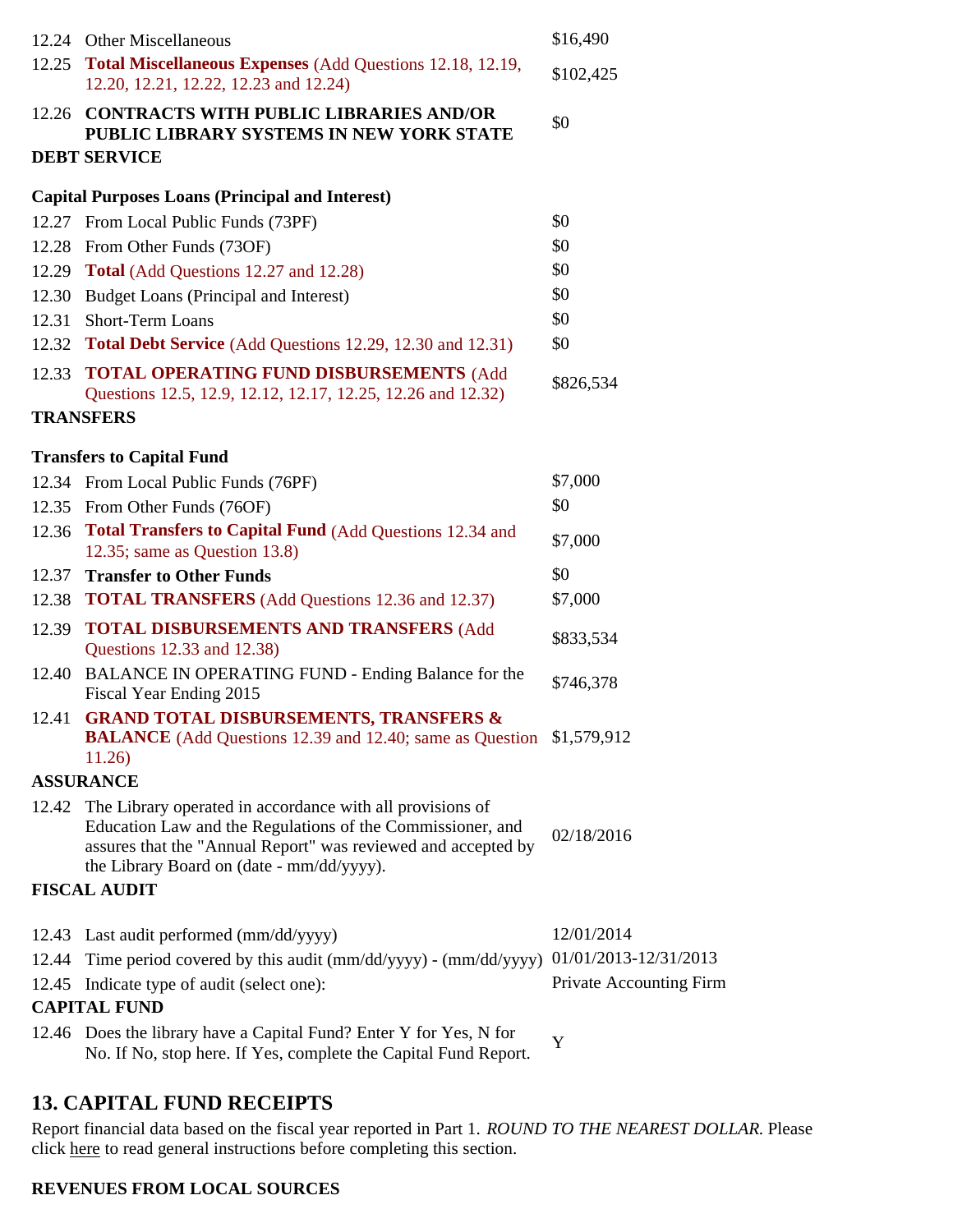| 13.1  | <b>Revenues from Local Government Sources</b>                                                                                                                  | \$0       |
|-------|----------------------------------------------------------------------------------------------------------------------------------------------------------------|-----------|
| 13.2  | All Other Revenues from Local Sources                                                                                                                          | \$7       |
| 13.3  | <b>Total Revenues from Local Sources (Add Questions 13.1 and</b><br>13.2)                                                                                      | \$7       |
|       | <b>STATE AID FOR CAPITAL PROJECTS</b>                                                                                                                          |           |
| 13.4  | <b>State Aid Received for Construction</b>                                                                                                                     | \$0       |
| 13.5  | Other State Aid                                                                                                                                                | \$0       |
| 13.6  | <b>Total State Aid</b> (Add Questions 13.4 and 13.5)                                                                                                           | \$0       |
|       | FEDERAL AID FOR CAPITAL PROJECTS                                                                                                                               |           |
| 13.7  | <b>TOTAL FEDERAL AID</b>                                                                                                                                       | \$0       |
|       | <b>INTERFUND REVENUE</b>                                                                                                                                       |           |
| 13.8  | Transfer from Operating Fund (Same as Question 12.36)                                                                                                          | \$7,000   |
| 13.9  | <b>TOTAL REVENUES</b> (Add Questions 13.3, 13.6, 13.7 and<br>13.8)                                                                                             | \$7,007   |
| 13.10 | <b>NON-REVENUE RECEIPTS</b>                                                                                                                                    | \$0       |
| 13.11 | <b>TOTAL CASH RECEIPTS</b> (Add Questions 13.9 and 13.10)                                                                                                      | \$7,007   |
| 13.12 | <b>BALANCE IN CAPITAL FUND - Beginning Balance for Fiscal</b><br>Year Ending 2015 (Same as Question 14.11 of previous year, if<br>fiscal year has not changed) | \$173,064 |
| 13.13 | <b>TOTAL CASH RECEIPTS AND BALANCE (Add Questions</b><br>13.11 and 13.12; same as Question 14.12)                                                              | \$180,071 |

## **14. CAPITAL FUND DISBURSEMENTS PROJECT EXPENDITURES**

Please click here to read general instructions before completing this section.

| 14.1                       | Construction                                                                                          | \$161,157 |  |  |
|----------------------------|-------------------------------------------------------------------------------------------------------|-----------|--|--|
| 14.2                       | <b>Incidental Construction</b>                                                                        | \$0       |  |  |
| <b>Other Disbursements</b> |                                                                                                       |           |  |  |
| 14.3                       | Purchase of Buildings                                                                                 | \$0       |  |  |
| 14.4                       | Interest                                                                                              | \$0       |  |  |
| 14.5                       | <b>Collection Expenditures</b>                                                                        | \$0       |  |  |
| 14.6                       | Total Other Disbursements (Add Questions 14.3, 14.4 and 14.5)                                         | \$0       |  |  |
| 14.7                       | <b>TOTAL PROJECT EXPENDITURES</b> (Add Questions 14.1,<br>14.2 and 14.6)                              | \$161,157 |  |  |
| 14.8                       | <b>TRANSFER TO OPERATING FUND (Same as Question</b><br>11.22)                                         | \$0       |  |  |
| 14.9                       | <b>NON-PROJECT EXPENDITURES</b>                                                                       | \$0       |  |  |
| 14.10                      | <b>TOTAL CASH DISBURSEMENTS AND TRANSFERS</b><br>(Add Questions 14.7, 14.8 and 14.9)                  | \$161,157 |  |  |
| 14.11                      | <b>BALANCE IN CAPITAL FUND - Ending Balance for the</b><br>Fiscal Year Ending 2015                    | \$18,914  |  |  |
|                            | 14.12 TOTAL CASH DISBURSEMENTS AND BALANCE (Add<br>Questions 14.10 and 14.11; same as Question 13.13) | \$180,071 |  |  |

# **15. CENTRAL LIBRARIES**

PART 15 EXISTS FOR THE CENTRAL/CO-CENTRAL LIBRARIES ONLY. PLEASE PROCEED TO SECTION 16. FEDERAL TOTALS AND CONTINUE ON WITH YOUR SURVEY